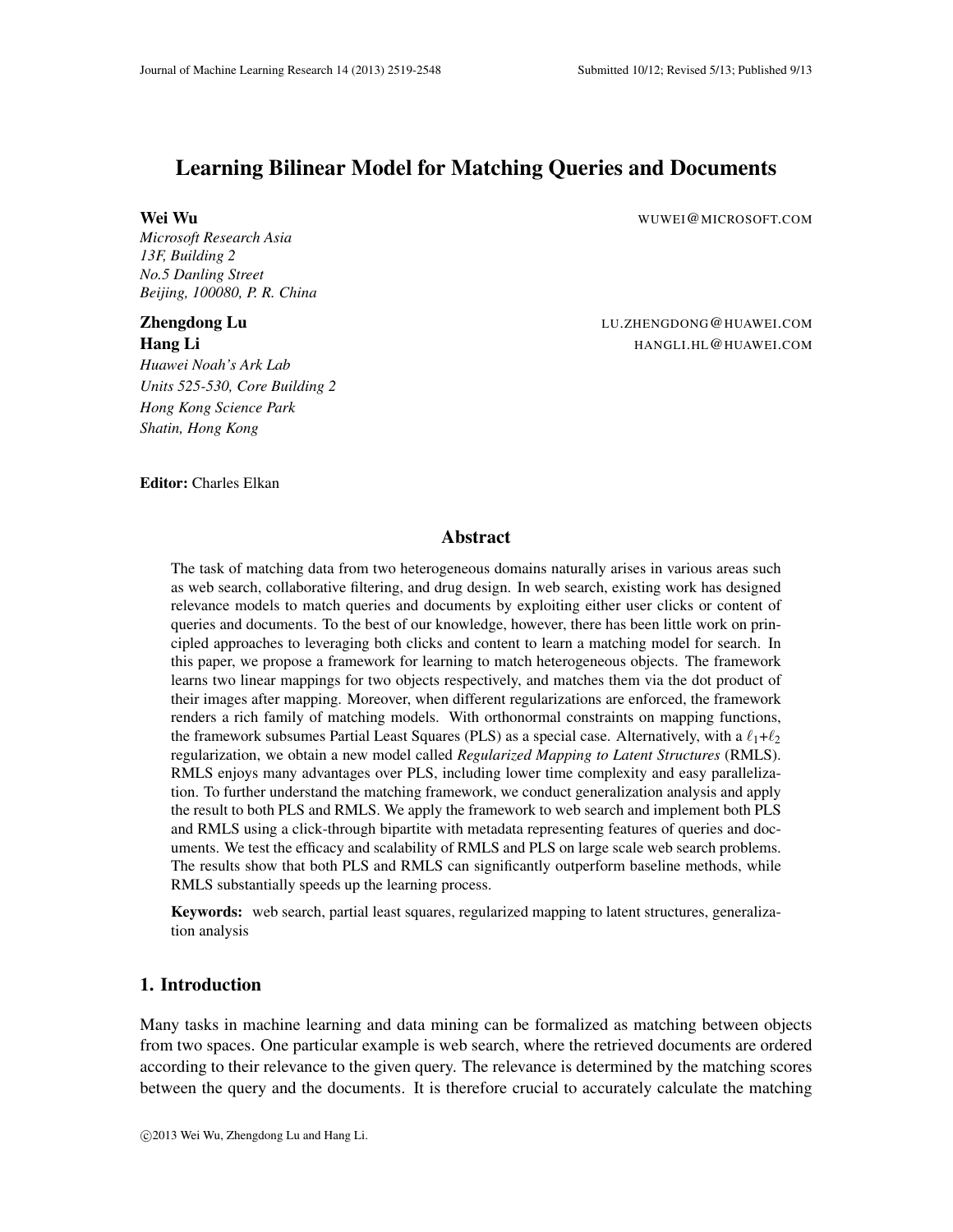score for any given query-document pair. Similarly, matching between heterogeneous data sources can be found in collaborative filtering, image annotation, drug design, etc.

Existing models in web search use information from different sources to match queries and documents. On one hand, conventional relevance models, including Vector Space Model (VSM) (Salton and McGill, 1986), BM25 (Robertson et al., 1994), and Language Models for Information Retrieval (LMIR) (Ponte and Croft, 1998; Zhai and Lafferty, 2004), match queries and documents based on their content. Specifically, queries and documents are represented as feature vectors in a Euclidean space, and conventional relevance models match them by the dot products of their feature vectors (Xu et al., 2010; Wu et al., 2011). On the other hand, a click-through bipartite graph, which represents users' implicit judgments on query-document relevance, has proven to be a very valuable resource for matching queries and documents. Many methods have been proposed (Craswell and Szummer, 2007; Ma et al., 2008), but they rely only on the structure of the bipartite graph. Existing models rely on either features or the click-through bipartite graph to match queries and documents. Therefore, there is need for a principled approach to learning to match with both features and the click-through bipartite graph. The learnt model must maintain efficacy and scalability (due to the massive scale of web search problems). Moreover, we also would like to understand the generalization ability of matching models.

This paper proposes a general framework for learning to match objects from two spaces. Specifically, the framework learns a linear mapping for each object and map the two objects into a common latent space. After that, the dot product of the images of the two objects is taken as their matching score. The matching model is linear in terms of both objects, and therefore, we actually learn a bilinear model for matching two objects. The types of linear mapping can be further specified by a set of constraints. By limiting the mappings to projections,<sup>1</sup> we obtain a natural generalization to Partial Least Squares (PLS), a classic model in statistics for analyzing the correlation between two variables. More interestingly, when replacing this constraint with regularization constraints based on  $\ell_1$ and  $\ell_2$  norms, we get a new learning to match model, called Regularized Mapping to Latent Structures (RMLS). This model allows easy parallelization for learning and fast computation in testing due to the induced sparsity in the mapping matrices. More specifically, RMLS allows pre-computing intermediate parameters, making optimization independent of training instances. Moreover, the precomputation can be easily distributed across different machines, and therefore can further enhance the efficiency and scalability of RMLS. To further understand this framework, we give a generalization analysis under a hierarchical sampling assumption which is natural in the matching problems encountered in web search. Our results indicate that to obtain a good generalization ability, it is necessary to use a large number of instances for each type of object.

With the framework, we learn a matching model for search by leveraging both click-through and features. Specifically, we implement both PLS and RMLS using a click-through bipartite graph with metadata on the nodes representing features of queries and documents. We take click numbers as a response and learn linear mappings to matching queries and documents, each represented by heterogeneous feature vectors consisting of both key words and click numbers. On a small data set, RMLS and PLS perform comparably well and both of them significantly outperform other baseline methods. RMLS is more efficient than PLS and the advantage becomes more significant under parallelization. RMLS also scales well on large data sets. On a data set with millions of queries and

<sup>1.</sup> In this paper, by projection, we mean a linear mapping specified by a matrix *P*, with  $P^{\top}P = \mathbb{I}$ .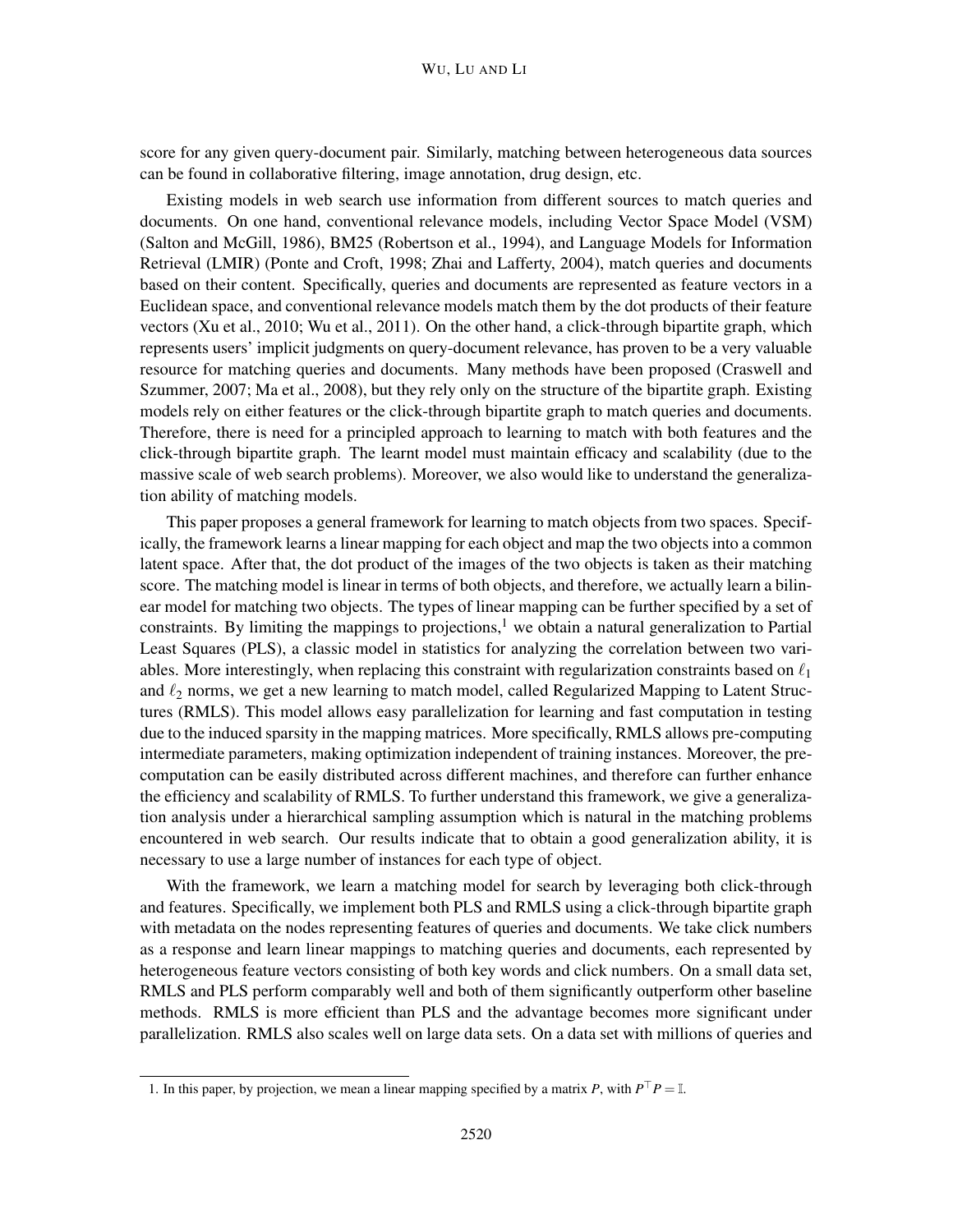documents, RMLS can leverage high dimensional features and significantly outperform all other baseline methods.

Our contributions are three-fold: 1) we propose a framework for learning to match heterogeneous data, with PLS and the more scalable RMLS as special cases; 2) generalization analysis of this framework as well as its application to RMLS and PLS; 3) empirical verification of the efficacy and scalability of RMLS and PLS on real-world large-scale web search data.

## 2. Related Work

Matching pairs of objects with a similarity function defined as a dot product has been researched for quite some time. When the pair of objects are from the same space (i.e., they are homogeneous data), the similarity function becomes positive semi-definite, and the matching problem is essentially finding a good kernel (Cristianini et al., 2001; Lanckriet et al., 2002; Bach et al., 2004; Ong et al., 2005; Micchelli and Pontil, 2005; Bach, 2008; Varma and Babu, 2009; Cortes, 2009). Among existing works, distance metric learning (Jolliffe, 2002; Xing et al., 2003; Schultz and Joachims, 2003; JacobGoldberger and GeoffHinton, 2004; Hertz et al., 2004; Hoi et al., 2006; Yang et al., 2006; Davis et al., 2007; Sugiyama, 2007; Weinberger and Saul, 2009; Ying et al., 2009) is a representative approach of learning similarities (or dissimilarities) for homogeneous data. In distance metric learning, a linear transformation is learnt for mapping objects from the same space into a latent space. In the space, dot product or Euclidean distance is taken as a means to measure similarity or dissimilarity. Recently, learning a similarity function for object pairs from two different spaces has also emerged as a hot research topic (Grangier and Bengio, 2008; Abernethy et al., 2009). Our model belongs to the latter category, but is tailored for web search and tries to solve problems central to that, for example, scalability.

Our model, when applied to web search, is also obviously related to the effort on learning to rank (Herbrich et al., 1999; Crammer and Singer, 2001; Joachims, 2002; Agarwal and Niyogi, 2005; Rudin et al., 2005; Burges et al., 2006; Cao et al., 2006; Xu and Li, 2007; Cao et al., 2007; Liu, 2009; Li, 2011). However, we focus on learning to match queries and documents, while learning to rank has been more concerned with optimizing the ranking model. Clearly the matching score learned with our method can be integrated as a feature for a particular learning to rank model, and therefore our model is in a sense feature learning for learning to rank.

In web search, existing work for matching queries and documents can be roughly categorized into two groups: feature based methods and graph based methods. In the former group, Vector Space Model (VSM) (Salton and McGill, 1986), BM25 (Robertson et al., 1994), and Language Models for Information Retrieval (LMIR) (Ponte and Croft, 1998; Zhai and Lafferty, 2004) make use of features, particularly, n-gram features to calculate query-document matching scores. As pointed out by Xu et al. (2010) as well as Wu et al. (2011), these models perform matching by using the dot product between a query vector and a document vector as a query-document similarity function. In the latter group, graph based methods exploit the structure of a click-through bipartite graph to match query-document pairs. For example, Latent Semantic Indexing (LSI) (Deerwester et al., 1990) can be employed, which uses SVD to project queries and documents in a click-through bipartite graph into a latent space, and calculates query-document matching scores through the dot product of their images in the latent space. Craswell and Szummer (2007) propose adopting a backward random walk process on a click-through bipartite graph to propagate similarity through probabilistic transitions. In this paper, we propose a general framework for matching queries and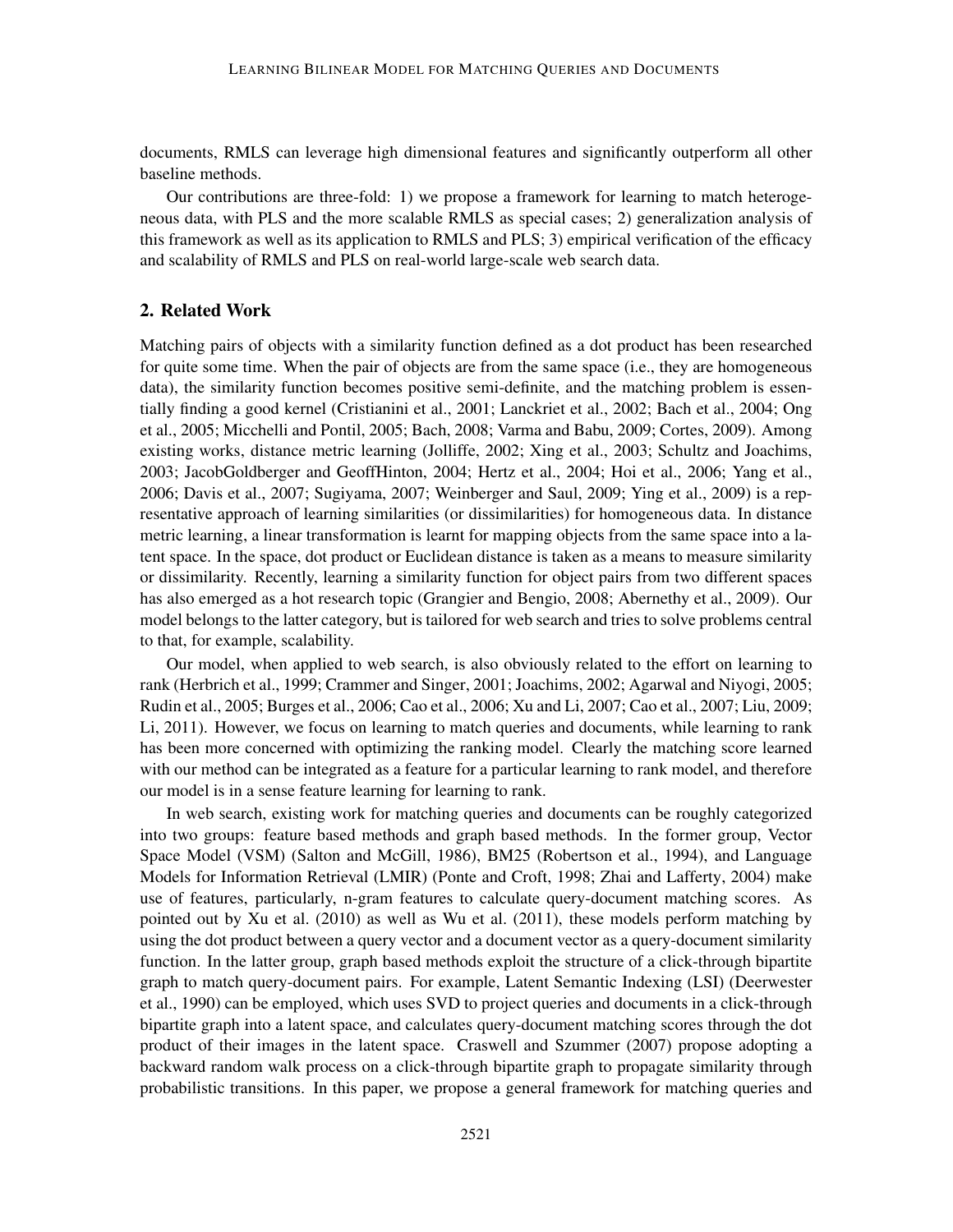documents. The framework can leverage both features and a click-through bipartite graph to learn a matching model. In doing so, we actually combine feature based methods and graph based methods in a principled way.

In information retrieval, some recent work also considers leveraging both user clicks and content of queries and documents. Bai et al. (2009) propose learning a low rank model for ranking documents, which is like matching queries and documents. On the other hand, there are also stark differences between our work and theirs. For example, their work requires a pair-wise input supervision and learns a ranking model using hinge loss, while our work employs a point-wise input and learns a matching model using alignment. Gao et al. (2011) propose combining ideas in semantic representation and statistical machine translation to learn relevance models for web search. Compared with their work, our method is non-probabilistic and can leverage different regularizations, such as the  $\ell_1$  regularization, to achieve better performance.

The matching problem is also widely studied in collaborative filtering (CF) whose goal can be viewed as matching users and items (Hofmann, 2004; Srebro et al., 2005; Abernethy et al., 2009; Chen et al., 2012). The characteristics of the problems CF attempts to solve, for example, the sampling assumption and the nature of "ratings", are different from the matching problem in web search. We have compared our methods with a state-of-the-art CF model which can handle extra attributes in two domains. The results indicate that our methods are more effective in web search than the existing CF model.

In existing statistical models, Partial Least Squares (PLS) (Rosipal and Krämer, 2006; Schreier, 2008) and Canonical Correlation Analysis (CCA) (Hardoon et al., 2004) are classic tools for capturing correlations of two variables via common latent structures. In this paper, we provide a general matching framework, which subsumes PLS and allows rather scalable implementations.

#### 3. A Framework For Matching Objects From Two Spaces

We first give a general framework for learning to match objects from two heterogeneous spaces. Suppose that there are two spaces  $X \subset \mathbb{R}^{d_x}$  and  $\mathcal{Y} \subset \mathbb{R}^{d_y}$ . For any  $x \in \mathcal{X}$  and  $y \in \mathcal{Y}$ , there is a response  $r = r(x, y) \ge 0$  in space R, indicating the actual correlation between object *x* and object *y*. For web search, the objects are queries and documents, and the response can be judgment from human labelers or the click number from user logs.

We first describe the hierarchical sampling process for generating any sample triple  $(x_i, y_{ij}, r_{ij})$ .

Assumption 1 *First*  $x_i$  *is sampled according to P(x). Then*  $y_{ij}$  *is sampled according to P(y|x<sub>i</sub>)*. *After that, there is a response*  $r_{ij} = r(x_i, y_{ij})$  *associated with pair*  $(x_i, y_{ij})$ .

We argue that this is an appropriate sampling assumption for web search (Chen et al., 2010), since the selected  $y_{ij}$  (in this case, retrieved document) depends heavily on  $x_i$  (in this case, query). This dependence is largely rendered by several factors of a search engine, including the indexed pages and the ranking algorithms. Under Assumption 1, we have a sample set  $S = \{(x_i, y_{ij}, r_{ij})\}$ , with  $1 \le i \le n^x$ , and for any given *i*,  $1 \le j \le n^y$ *y*. Here  $\{x_i\}_{i=1}^{n^x}$  $\sum_{i=1}^{n^x}$  are i.i.d. sampled and for a given  $x_i$ ,  $\{y_{ij}\}_{j=1}^{n^y_i}$ are i.i.d. samples conditioned on *x<sup>i</sup>* . Relying on this sampling assumption, we will give the learning to match framework, and later carry out the generalization analysis.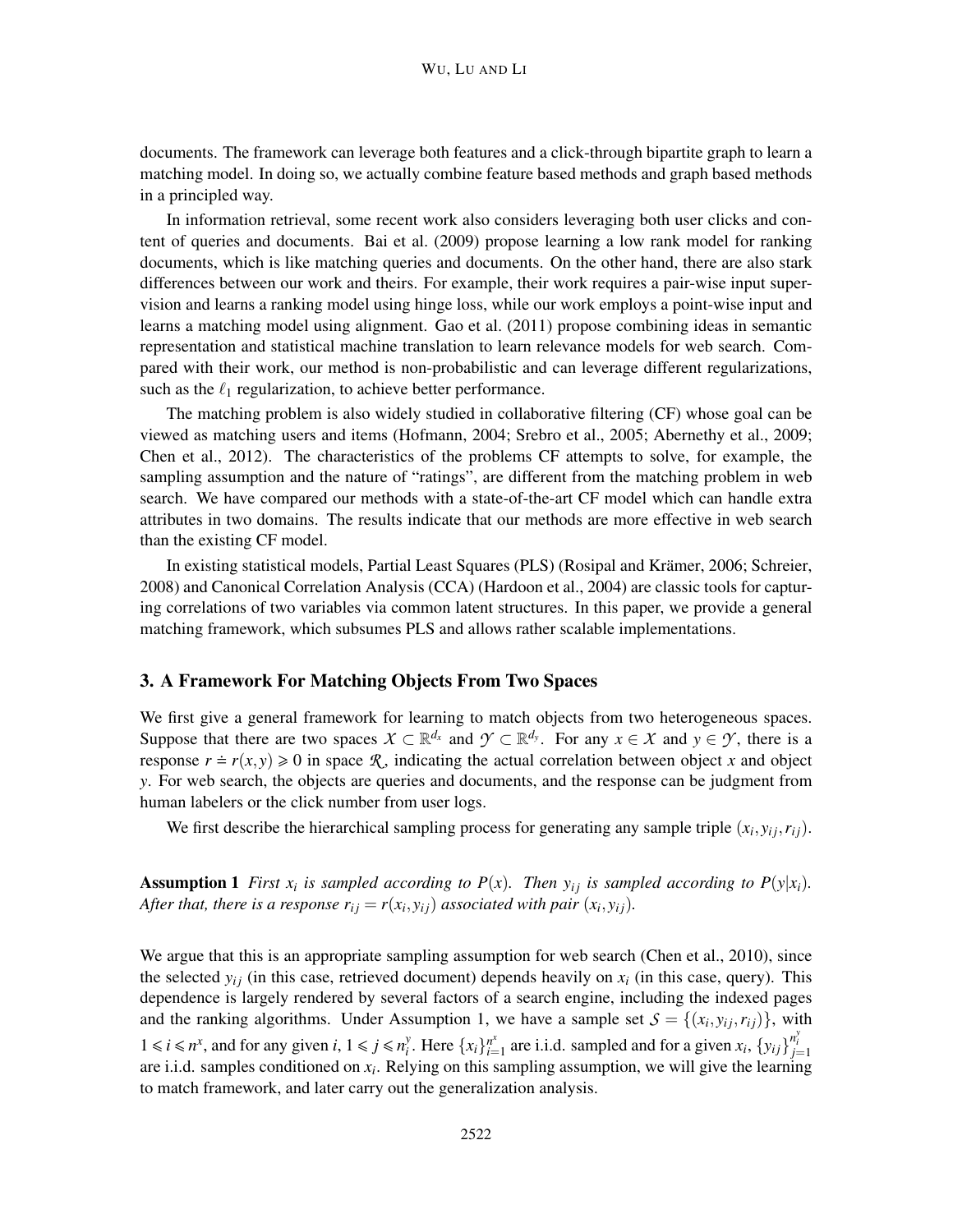#### 3.1 Model

We intend to find a linear mapping pair  $(L_x, L_y)$ , so that the corresponding images  $L_x^{\perp} x$  and  $L_y^{\perp} y$ are in the same *d*-dimensional latent space  $\mathcal{L}$  (with  $d \ll \min\{d_x, d_y\}$ ), and the degree of matching between *x* and *y* can be reduced to the dot product in *L*:

$$
\text{match}_{L_x,L_y}(x,y) = x^\top L_x L_y^\top y.
$$

Dot product is a popular form of matching in applications like search. In fact, traditional relevance models in search such as VSM (Salton and McGill, 1986), BM25 (Robertson et al., 1994), and LMIR (Ponte and Croft, 1998; Zhai and Lafferty, 2004) are all dot products of a query vector and a document vector, as pointed out by Xu et al. (2010) as well as Wu et al. (2011). Recently, Bai et al. (2009) proposed supervised semantic indexing, which also uses dot product as the measure of query-document similarity. We hope the score defined this way can reflect the actual response. More specifically, we would like to maximize the following expected alignment between this matching score and the response

$$
\mathbb{E}_{x,y}\{r(x,y)\cdot \text{match}_{L_x,L_y}(x,y)\} = \mathbb{E}_x \mathbb{E}_{y|x}\{r(x,y)x^\top L_x L_y^\top y\},\tag{1}
$$

which is in the same spirit as the technique used by Cristianini et al. (2001) for kernel learning. The expectation in (1) can be estimated as

$$
\frac{1}{n^x}\sum_{i=1}^{n^x}\frac{1}{n_i^y}\sum_{j=1}^{n_i^y}r_{ij}x_i^\top L_xL_y^\top y_{ij}.
$$

The learning problem hence boils down to

$$
\underset{L_x, L_y}{\text{arg max}} \quad \frac{1}{n^x} \sum_{i=1}^{n^x} \frac{1}{n_i^y} \sum_{j=1}^{n_i^y} r_{ij} x_i^\top L_x L_y^\top y_{ij},
$$
\n
$$
\text{s.t.} \quad L_x \in \mathcal{H}_x, L_y \in \mathcal{H}_y,
$$
\n
$$
(2)
$$

where  $H_x$  and  $H_y$  are hypothesis spaces for  $L_x$  and  $L_y$  respectively. Since the final matching model is linear in terms of both *x* and *y*, Framework (2) actually learns a bilinear model for matching objects from two spaces.

#### 3.2 Special Cases

The matching framework in (2) defines a rather rich family of matching models, with different choices of  $H_x$  and  $H_y$ . More specifically, we define  $H_x = \{L_x | L_x^{\top} L_x = \mathbb{I}_{d \times d}\}\$  and  $H_y = \{L_y | L_y^{\top} L_y =$  $\mathbb{I}_{d \times d}$ . In other words, both  $L_x$  and  $L_y$  are confined to be matrices with orthonormal columns, then the program in (2) becomes a natural extension to Partial Least Squares (PLS) (Rosipal and Krämer, 2006; Schreier, 2008). Like the well-known Canonical Correlation Analysis (CCA) (Hardoon et al., 2004), PLS is also a classic statistical model for capturing the correlation between two variables. In contrast, in (2) we allow an instance in one domain to be associated with multiple instances in the other domain, and argument each association with a weight (response). This extension enables us to model the complex bipartite association relations in matching tasks. To see the connection between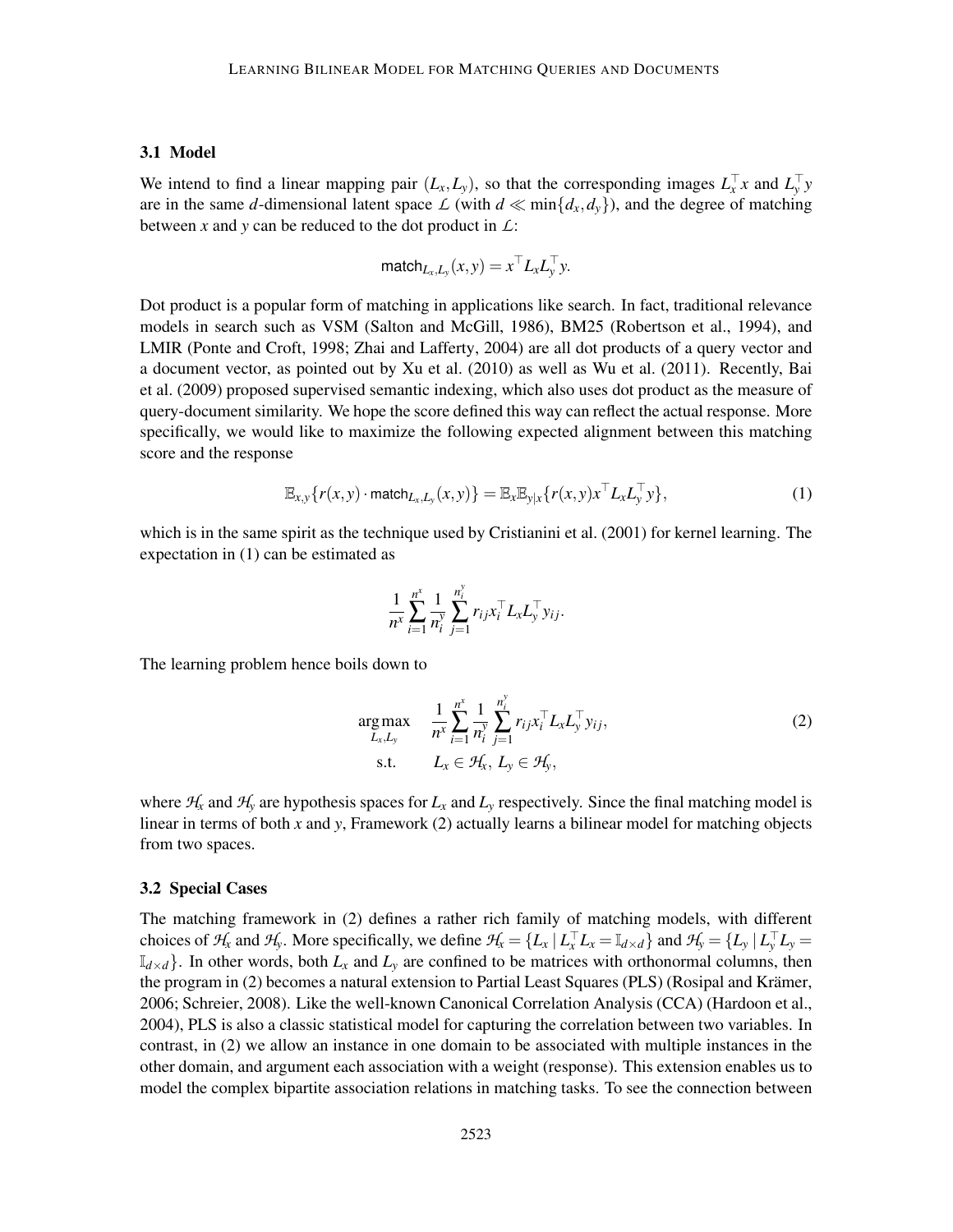(1) and traditional PLS, we re-write (2) as

$$
\arg \max_{L_x, L_y} \quad \frac{1}{n^x} \sum_{i=1}^{n^x} x_i^\top L_x L_y^\top y_i' = \text{trace}(L_y^\top (\frac{1}{n^x} \sum_{i=1}^{n^x} y_i' x_i^\top) L_x),
$$
  
s.t. 
$$
L_x^\top L_x = L_y^\top L_y = \mathbb{I}_{d \times d},
$$

where  $y'_i = 1/n_i^y \sum_{j=1}^{n_i^y} r_{ij} y_{ij}$ . The program is exactly the formulation of PLS as formulated by Schreier (2008) when viewing  $y'_i$  a variable.<sup>2</sup>

Interestingly, our framework in (2) also subsumes the Latent Semantic Index (LSI) (Deerwester et al., 1990) used in information retrieval. Specifically, suppose that *X* represents document space and  $\gamma$  represents term space. Response r represents the tf-idf weight of a term  $\gamma$  in a document *x*. Let *x* and *y* be the indicator vectors of a document and a term, that is, there is only non-zero element *one* in *x* and *y* at the location indexing the corresponding document or term. The objective function in (2) becomes trace  $(L_y^{\top}(\sum_{i=1}^{n^x} \sum_{j=1}^{n_i^y} r_{ij}y_{ij}x_i^{\top})L_x)$  after ignoring  $n^x$  and  $n_i^y$  $i<sub>i</sub>$ , which is exactly the objective for the SVD in LSI assuming the same orthonormal  $H_x$  and  $H_y$  defined for PLS.

The orthonormal constraints in PLS requires SVD of large matrices (Schreier, 2008), rendering it impractical for web scale applications (e.g., millions of objects with millions of features in basic settings). In next section we will consider other choices of  $H<sub>x</sub>$  and  $H<sub>y</sub>$  for more scalable alternatives.

#### 4. Regularized Mapping to Latent Structures

Heading towards a more scalable matching model, we drop the orthonormal constraints in PLS, and replace them with  $\ell_1$  norm and  $\ell_2$  norm based constraints on  $L_x$  and  $L_y$ . More specifically, we define the following hypothesis spaces

$$
\mathcal{H}_x = \{L_x | |l_{xu}| \le \lambda_x, ||l_{xu}|| \le \theta_x, u = 1, \dots, d_x\},
$$
  

$$
\mathcal{H}_y = \{L_y | |l_{yv}| \le \lambda_y, ||l_{yv}|| \le \theta_y, v = 1, \dots, d_y\},
$$

where  $\|\cdot\|$  and  $\|\cdot\|$  are respectively the  $\ell_1$ -norm and  $\ell_2$ -norm,  $l_{xu}$  and  $l_{yv}$  are respectively the  $u^{th}$  and  $v^{th}$  row of *L<sub>x</sub>* and *L<sub>y</sub>*, { $\lambda_x$ , $\theta_x$ , $\lambda_y$ , $\theta_y$ } are parameters. Here the  $\ell_1$ -norm based constraints will induce row-wise sparsity in  $L_x$  and  $L_y$ . The  $\ell_2$ -norm on rows, in addition to posing further regularization, avoids degenerative solutions (see Appendix A for details). The row-wise sparsity in  $L_x$  and  $L_y$  in turn yields sparse images in *L* with sparse *x* and *y*. Indeed, for any  $x = [x^{(1)} \dots x^{(d_x)}]^\top$ , its image in L is  $L_x^{\top} x = \sum_{u=1}^{d_x} x^{(u)} l_{xu}$ . When both x and  $l_{xu}$  are sparse,  $L_x^{\top} x$  is the sum of a few sparse vectors, and therefore likely to be sparse itself. A similar scenario holds true for *y*. In web search, it is usually the case that both *x* and *y* are extremely sparse. Sparse mapping matrices and sparse images in latent structures will mitigate the memory pressure and enhance efficiency in both training and testing. With  $H_x$  and  $H_y$  defined above, we have the following program:

$$
\underset{L_x, L_y}{\arg \max} \quad \frac{1}{n^x} \sum_{i=1}^{n^x} \frac{1}{n_i^y} \sum_{j=1}^{n_i^y} r_{ij} x_i^\top L_x L_y^\top y_{ij},
$$
\n
$$
s.t. \quad |l_{xu}| \leq \lambda_x, \quad \|l_{xu}\| \leq \theta_x, \quad |l_{yv}| \leq \lambda_y, \quad \|l_{yv}\| \leq \theta_y, \quad 1 \leq u \leq d_x, \quad 1 \leq v \leq d_y.
$$
\n
$$
(3)
$$

The matching model defined in (3) is called *Regularized Mapping to Latent Structures* (RMLS).

<sup>2.</sup> We can assume that  $x$  and  $y'$  are centered.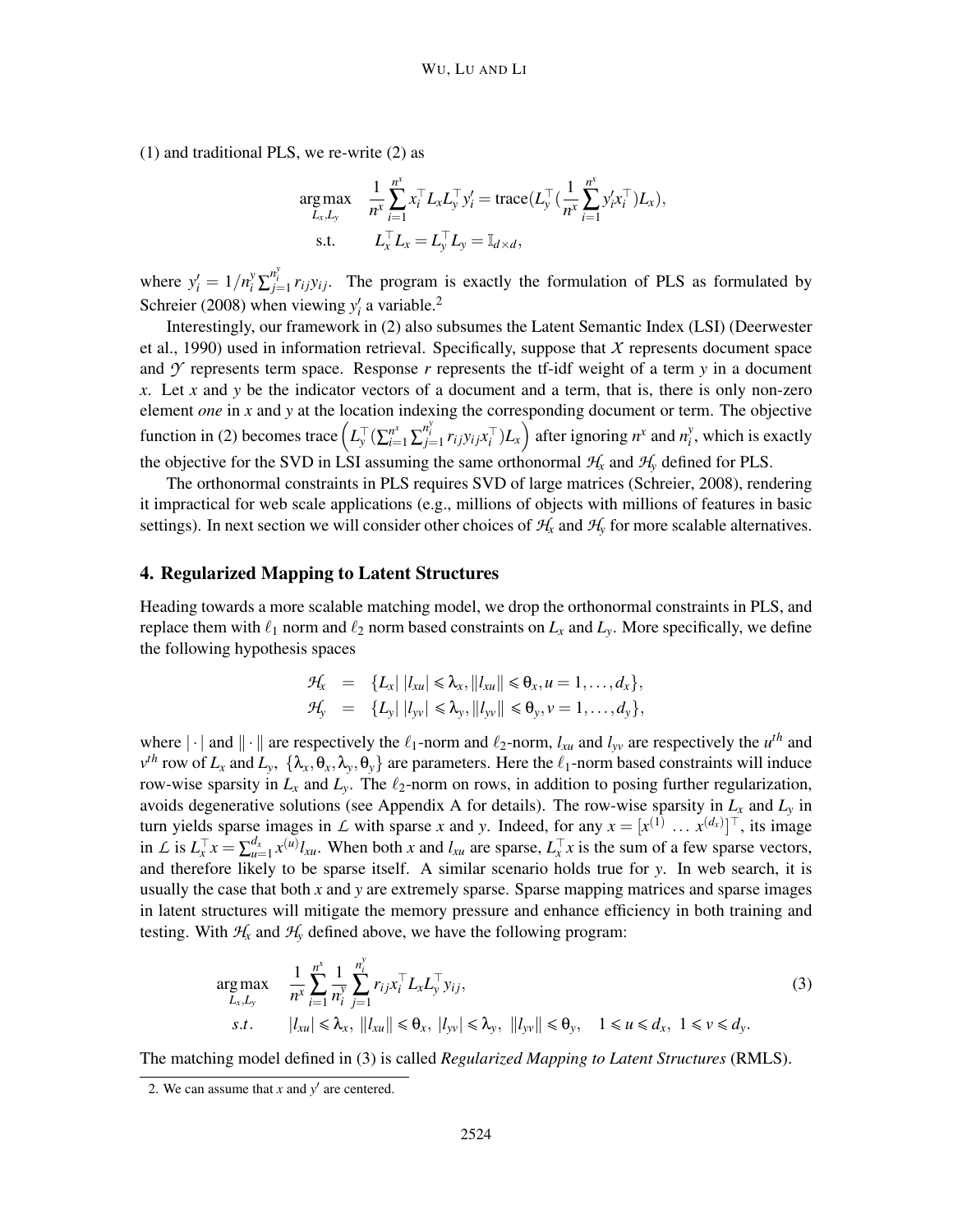#### 4.1 Optimization

In practice, we instead solve the following penalized variant of (3) for easier optimization

$$
\underset{L_x, L_y}{\arg \min} \qquad -\frac{1}{n^x} \sum_{i=1}^{n^x} \sum_{j=1}^{n^y_i} \frac{1}{n^y_i} r_{ij} x_i^\top L_x L_y^\top y_{ij} + \beta \sum_{u=1}^{d_x} |l_{xu}| + \gamma \sum_{v=1}^{d_y} |l_{yv}|, s.t. \qquad ||l_{xu}|| \leq \theta_x, ||l_{yv}|| \leq \theta_y, \ 1 \leq u \leq d_x, \ 1 \leq v \leq d_y,
$$
\n
$$
(4)
$$

where  $\beta > 0$  and  $\gamma > 0$  control the trade-off between the objective and the penalty. We employ the coordinate descent technique to solve problem (4). Since the objective in (4) is not convex, there is no guarantee for convergence to a global minimum.

Specifically, for a fixed  $L<sub>y</sub>$ , the objective function of problem (4) can be re-written as

$$
\sum_{u=1}^{d_x} \left( -(\sum_{i=1}^{n^x} \sum_{j=1}^{n_i^y} \frac{1}{n^x n_i^y} x_i^{(u)} r_{ij} L_y^{\top} y_{ij})^{\top} l_{xu} + \beta |l_{xu}| \right).
$$

Representing the *d*-dimensional  $\sum_{i=1}^{n^x} \sum_{j=1}^{n^y_i} \frac{1}{n^{x_j}}$  $\frac{1}{n^x n_i^y} x_i^{(u)}$  $\omega_i^{(u)} r_{ij} L_y^{\top} y_{ij}$  as  $\omega_u = [\omega_u^{(1)}, \omega_u^{(2)}, \dots, \omega_u^{(d)}]^{\top}$ , the optimal *lxu* is given by

$$
l_{xu}^{(z)^{*}} = C_{u} \cdot \left( \max(|\omega_{u}^{(z)}| - \beta, 0) \text{sign}(\omega_{u}^{(z)}) \right), \ 1 \le z \le d, \tag{5}
$$

where  $l_{xu}^{(z)}$  represents the  $z^{th}$  element of  $l_{xu}$ . sign(·) represents the sign function.  $C_u$  is a constant that makes  $||l_{x}^{*}|| = \theta_{x}$  if there are nonzero elements in  $l_{x}^{*}$ , otherwise  $C_{u} = 0$ .

Similarly, for a fixed  $L_x$ , the objective function of problem (4) can be re-written as

$$
\sum_{\nu=1}^{d_{\mathcal{Y}}} \left( -(\sum_{i=1}^{n^{\mathcal{X}}}\sum_{j=1}^{n^{\mathcal{Y}}_{i}}\frac{1}{n^{\mathcal{X}}n^{\mathcal{Y}}_{i}}y_{ij}^{(\nu)}r_{ij}L_{x}^{\top}x_{i})^{\top}l_{\mathcal{Y}\mathcal{V}} + \gamma |l_{\mathcal{Y}\mathcal{V}}| \right).
$$

Writing  $\sum_{i=1}^{n^x} \sum_{j=1}^{n^y_i} \frac{1}{n^{x_i}}$  $\frac{1}{n^x n_i^y} y_{ij}^{(v)} r_{ij} L_x^{\top} x_i$  as  $\eta_v = [\eta_v^{(1)}, \dots, \eta_v^{(d)}]^{\top}$ , the optimal  $l_{yv}$  is given by

$$
l_{yv}^{(z)^*} = C_v \cdot \left( \max(|\eta_v^{(z)}| - \gamma, 0) \text{sign}(\eta_v^{(z)}) \right), \ 1 \le z \le d, \tag{6}
$$

where  $l_{yy}^{(z)}$  represents the  $z^{th}$  element of  $l_{yy}$ .  $C_y$  is a constant that makes  $||l_{yy}^*|| = \theta_y$  if there are nonzero elements in  $l_{yy}^*$ , otherwise  $C_v = 0$ . Note that  $\sum_{i=1}^{n^x} \sum_{j=1}^{n^y} \frac{1}{n^{x_j}}$  $\frac{1}{n^x n_i^y} x_i^{(u)}$  $\int_i^{(u)} r_{ij} L_y^{\dagger} y_{ij} = L_y^{\dagger} w_{xu}$ , where  $w_{xu} = \sum_{i=1}^{n^x} \sum_{j=1}^{n^y_i} \frac{1}{n^{x_j}}$  $\frac{1}{n^x n_i^y}$  *x*<sup>(*u*)</sup>*r*<sub>*i*</sub></sup>*yi*<sub>*j*</sub> does not rely on the update of *L<sub>x</sub>* and *L<sub>y</sub>* and can be pre-calculated to save time. Similarly we pre-calculate  $w_{yy} = \sum_{i=1}^{n^x} \sum_{j=1}^{n_i^y} \frac{1}{n^{x_j}}$  $\frac{1}{n^x n_i^y} y_{ij}^{(v)} r_{ij} x_i$ .

The preprocessing is described in Algorithm 1, whose time complexity is  $O(d_xN_x\tilde{n}^yc_y+d_yN_y\tilde{n}^xc_x)$ , where  $N_x$  stands for the average number of nonzeros in all x samples per dimension,  $N_y$  is the average number of nonzeros in all *y* samples per dimension,  $\tilde{n}^x$  is the average number of related *x* samples per *y*,  $\tilde{n}$ <sup>*y*</sup> is the mean of  $n_i^y$  $c_x$  is the average number of nonzeros in each *x* sample, and  $c_y$  is the average number of nonzeros in each *y* sample.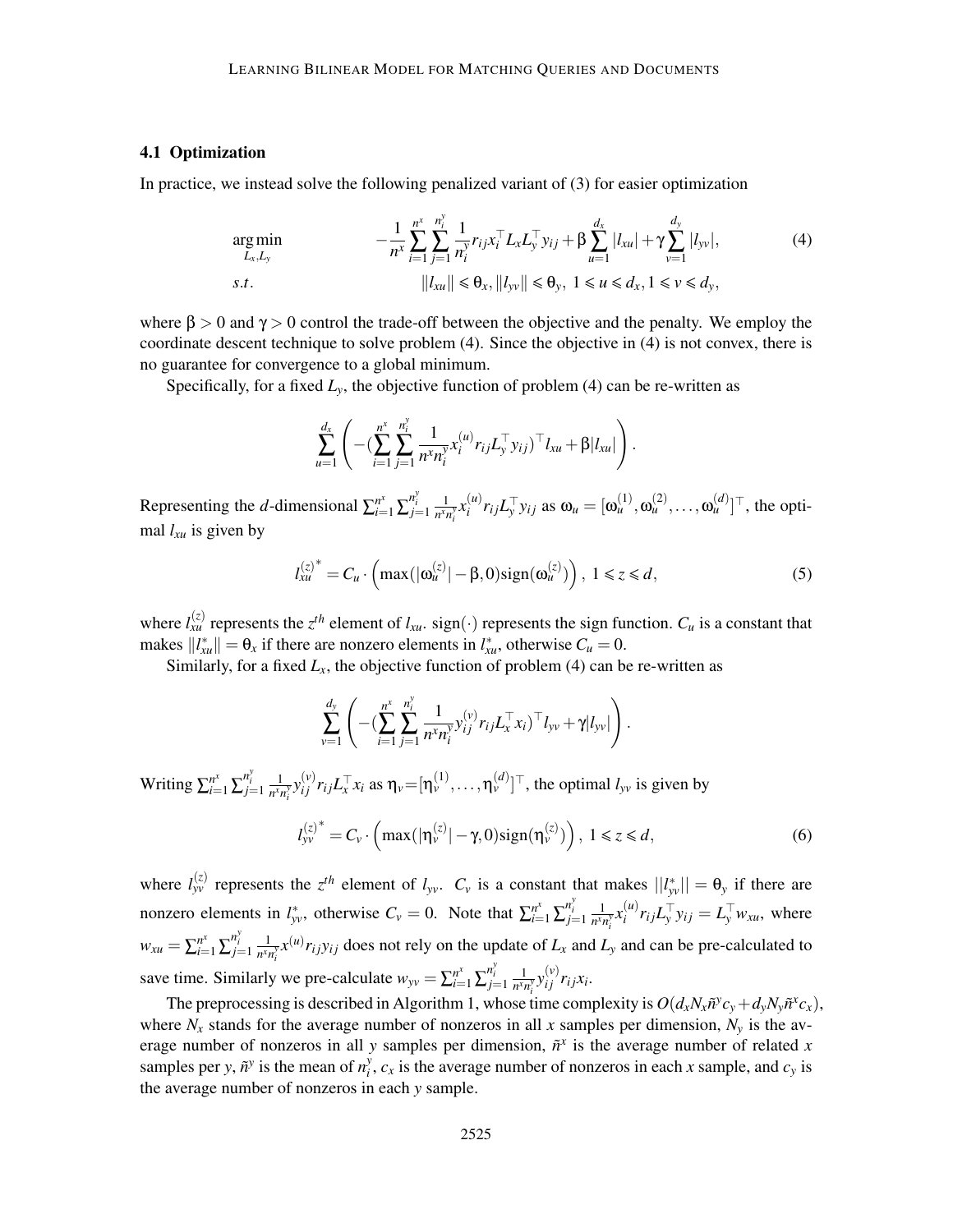*i* .

Algorithm 1 Preprocessing

1: **Input:**  $S = \{(x_i, y_{ij}, r_{ij})\}, 1 \le i \le n^x, \text{ and } 1 \le j \le n^y$ 2: **for**  $u = 1 : d_x$  $w_{xu} \leftarrow \mathbf{0}$ for  $v = 1 : d_v$  $w_{yy} \leftarrow 0$ 3: **for**  $u = 1 : d_x, i = 1 : n^x, j = 1 : n^y$ *i*  $w_{xu} \leftarrow w_{xu} + \frac{1}{n^{x}v}$  $\frac{1}{n^x n_i^y} x_i^{(u)}$ 4: **for**  $v = 1 : d_y$ ,  $i = 1 : n^x$ ,  $j = 1 : n^y$  $\int_i^{(u)} r_{ij} y_{ij}$ *i*  $w_{yy} \leftarrow w_{yy} + \frac{1}{n^{x}y}$  $\frac{1}{n^x n_i^y} y_{ij}^{(v)} r_{ij} x_i$ 5: **Output:**  $\{w_{xu}\}_{u=1}^{d_x}, \{w_{yv}\}_{v=1}^{d_y}$  $\frac{u_y}{v=1}$ .

## Algorithm 2 RMLS

1: **Input:**  $\{w_{xu}\}_{u=1}^{d_x}, \{w_{yv}\}_{v=1}^{d_y}$ *v*=1 , *d*, β, γ, θ*x*, θ*y*. 2: **Initialization:** randomly set  $L_x$  and  $L_y$  as  $L_x^0$  and  $L_y^0$ ,  $t \leftarrow 0$ . 3: **While** not converged and  $t \leq T$ for  $u = 1 : d_x$ calculate  $\omega_u$  by  $L_y^t$ <sup>T</sup>  $w_{xu}$ . calculate  $l_{xu}^*$  using Equation (5). update  $L_x^{t+1}$ . **for**  $v = 1 : d_v$ calculate  $\eta_v$  by  $L_x^{t+1}$ <sup> $\psi_v$ </sup>*w*<sub>*yv*</sub>. calculate  $l_{yv}$ <sup>\*</sup> using Equation (6). update  $L_y^{t+1}$ ,  $t \leftarrow t+1$ 4: **Output:**  $L_x^t$  and  $L_y^t$ .

After preprocessing, we take  $\{w_{xu}\}_{i=1}^{d_x}$  and  $\{w_{yv}\}_{i=1}^{d_y}$  $\sum_{i=1}^{a_y}$  as input and iteratively optimize  $L_x$  and  $L_y$ , as described in Algorithm 2. Suppose that each  $w_{xu}$  has on average  $W_x$  nonzeros and each  $w_{yv}$  has on average  $W_v$  nonzeros, then the average time complexity of Algorithm 2 is  $O(d_xW_xd + d_vW_vd)$ .

In web search, it is usually the case that queries (*x* here) and documents (*y* here) are of high dimension (e.g.,  $> 10^6$ ) but extremely sparse. In other words, both  $c_x$  and  $c_y$  are small despite large  $d_x$  and  $d_y$ . Moreover, it is quite common that for each *x*, there are only a few *y* that have response with it and vice versa, rendering quite small  $\tilde{n}^y$  and  $\tilde{n}^x$ . This situation is easy to understand in the context of web search, since for each query only a small number of documents are retrieved and viewed, and each document can only be retrieved with a few queries and get viewed. Finally, we observed that in practice,  $N_x$  and  $N_y$  are also small. For example, in web search, with the features extracted from the content of queries and documents, each word only relates to a few queries and documents. In Algorithm 2, when input vectors are sparse,  $\{w_{xu}\}_{u=1}^{d_x}$  and  $\{w_{yy}\}_{y=1}^{d_y}$  $v_{\nu=1}^{a_y}$  are also sparse, which makes  $W_x$  and  $W_y$  small. In summary, under sparse input as we often see in web search, RMLS can be implemented fairly efficiently.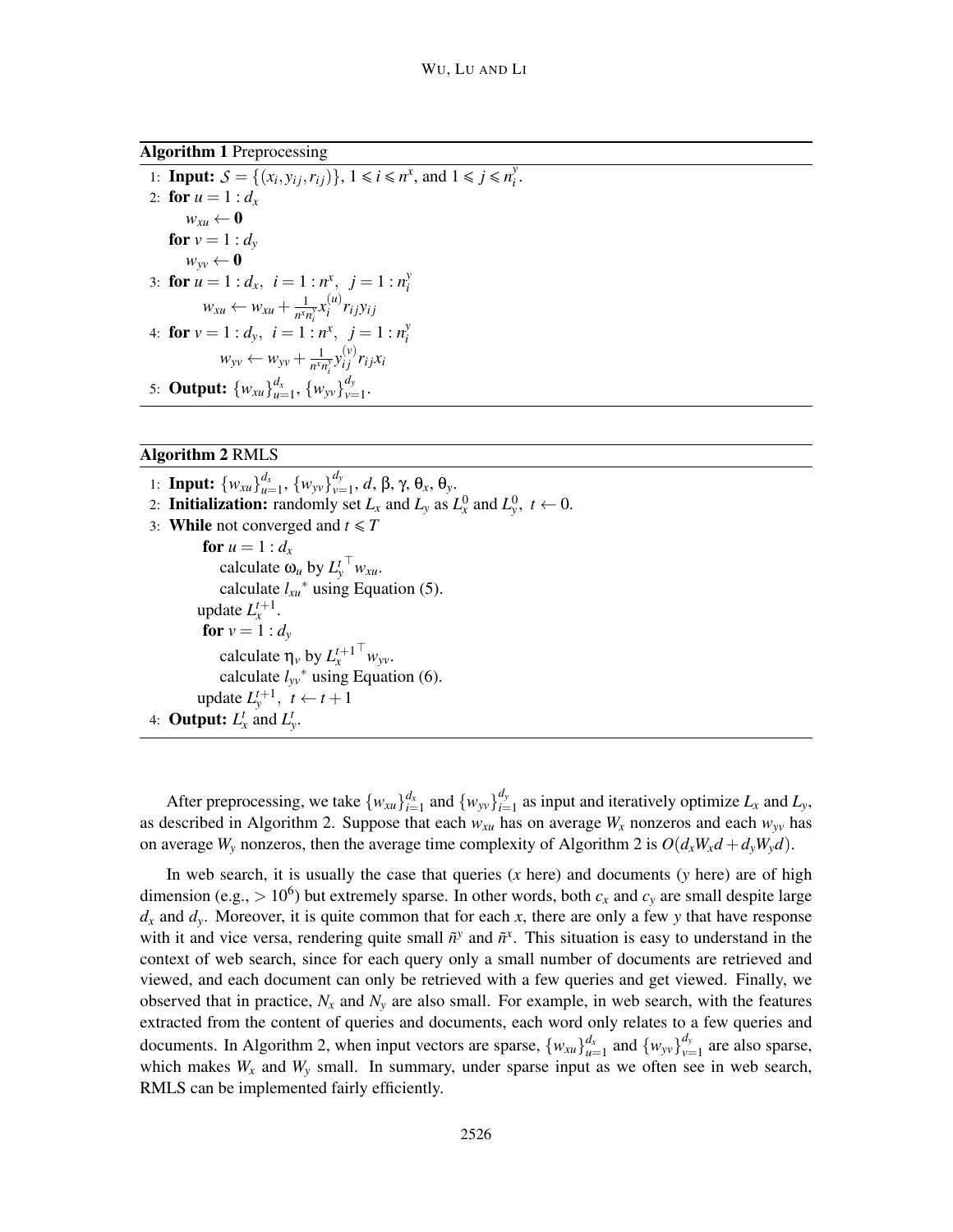#### 4.2 Parallelization

The learning process of RMLS is still quite expensive for web scale data due to high dimensionality of *x* and *y*. Parallelization can greatly improve the speed of learning in RMLS, making it scalable enough for massive data sets.

The key in parallelizing Algorithm 1 and Algorithm 2 is that the calculation of different parameters can be executed concurrently. In Algorithm 1 there is no dependency among the calculation of different *wxu* and *wyv*, therefore, they can be calculated by multiple processors or multiple computers simultaneously. Similar thing can be said in the update of  $L<sub>x</sub>$  and  $L<sub>y</sub>$  in Algorithm 2, since different rows are updated independently. We implement a multicore version for both Algorithm 1 and Algorithm 2. Specifically, suppose that we have *K* processors. we randomly partition  $\{1,2,\ldots,d_x\}$ and  $\{1,2,\ldots,d_v\}$  into *K* subsets. In Algorithm 1, different processors share *S* and calculate  $\{w_{xu}\}$ and  $\{w_{yy}\}$  with indices in their own partition simultaneously. In Algorithm 2, when updating  $L_x$ , different processors share the same input and  $L_y$ . Rows of  $L_x$  with indices in different partitions are updated simultaneously. The same parallelization strategy is used when updating *Ly*.

#### 5. Generalization Analysis

We conduct generalization analysis for matching framework (2) in this section. We first give a generalization bound for the framework, which relies on the complexity of hypothesis spaces  $H<sub>x</sub>$ and  $H_v$ . After that, we analyze the complexity of  $H_x$  and  $H_v$  for both RMLS and PLS, and give their specific bounds. The proofs of the theorems are given in Appendix B.

We formally define  $D(S)$  as the gap between the expected objective and the empirical objective over all *L<sup>x</sup>* and *L<sup>y</sup>*

$$
D(\mathcal{S}) \doteq \sup_{L_x, L_y} \Big| \frac{1}{n^x} \sum_{i=1}^{n^x} \frac{1}{n_i^y} \sum_{j=1}^{n_i^y} r_{ij} x_i^\top L_x L_y^\top y_{ij} - \mathbb{E}_{x,y} \left( r(x, y) x^\top L_x L_y^\top y \right) \Big|,
$$

and bound it. With this bound, given a solution  $(\hat{L}_x, \hat{L}_y)$ , we can estimate its performance on unseen data (i.e.,  $\mathbb{E}_{x,y}\left(r(x,y)x^\top \hat{L}_x \hat{L}_y^\top y\right)$ ) based on its performance on observed samples. For notational simplicity, we define  $f_{L_x,L_y}(x, y) \doteq r(x, y)x$ <sup>T</sup> $L_xL_y$ <sup>T</sup>y, and further assume

$$
||x|| \le 1
$$
,  $||y|| \le 1$ ,  $r(x,y) \ge 0$ ,  $\sup_{x,y} r(x,y) \le R$ .

To characterize the sparsity of inputs, we suppose that the numbers of nonzeros in *x* and *y* are bounded by  $m_x$  and  $m_y$ .

Under Assumption 1, we divide  $D(S)$  into two parts:

1. 
$$
\sup_{L_x, L_y} \left| \frac{1}{n^x} \sum_{i=1}^{n^x} \left( \frac{1}{n_i^y} \sum_{j=1}^{n_i^y} f_{L_x, L_y}(x_i, y_{ij}) - \mathbb{E}_{y | \{x_i\}} f_{L_x, L_y}(x_i, y) \right) \right|
$$
, denoted as  $D_1(S)$ ,  
\n2.  $\sup_{L_x, L_y} \left| \frac{1}{n_x} \sum_{i=1}^{n^x} \mathbb{E}_{y | \{x_i\}} f_{L_x, L_y}(x_i, y) - \mathbb{E}_{x, y} f_{L_x, L_y}(x, y) \right|$ , denoted as  $D_2(\{x_i\}_{i=1}^{n^x})$ .

 $\text{Clearly } D(S) \le D_1(S) + D_2(\{x_i\}_{i=1}^{n^x})$  $\sum_{i=1}^{n^x}$ ), thus we separately bound  $D_1(S)$  and  $D_2(\lbrace x_i \rbrace_{i=1}^{n^x})$  $\binom{n^k}{k-1}$ , and finally obtain the bound for  $D(S)$ .

We first bound  $D_1(S)$ . Suppose  $\sup_{x,y,L_x,L_y} ||L_x^{\top}x|| ||L_y^{\top}y|| \le B$ , and  $\sup_{L_x,L_y} ||\text{vec}(L_xL_y^{\top})|| \le C$ , where *B* and *C* are constants and vec( $\cdot$ ) is the vectorization of a matrix. We have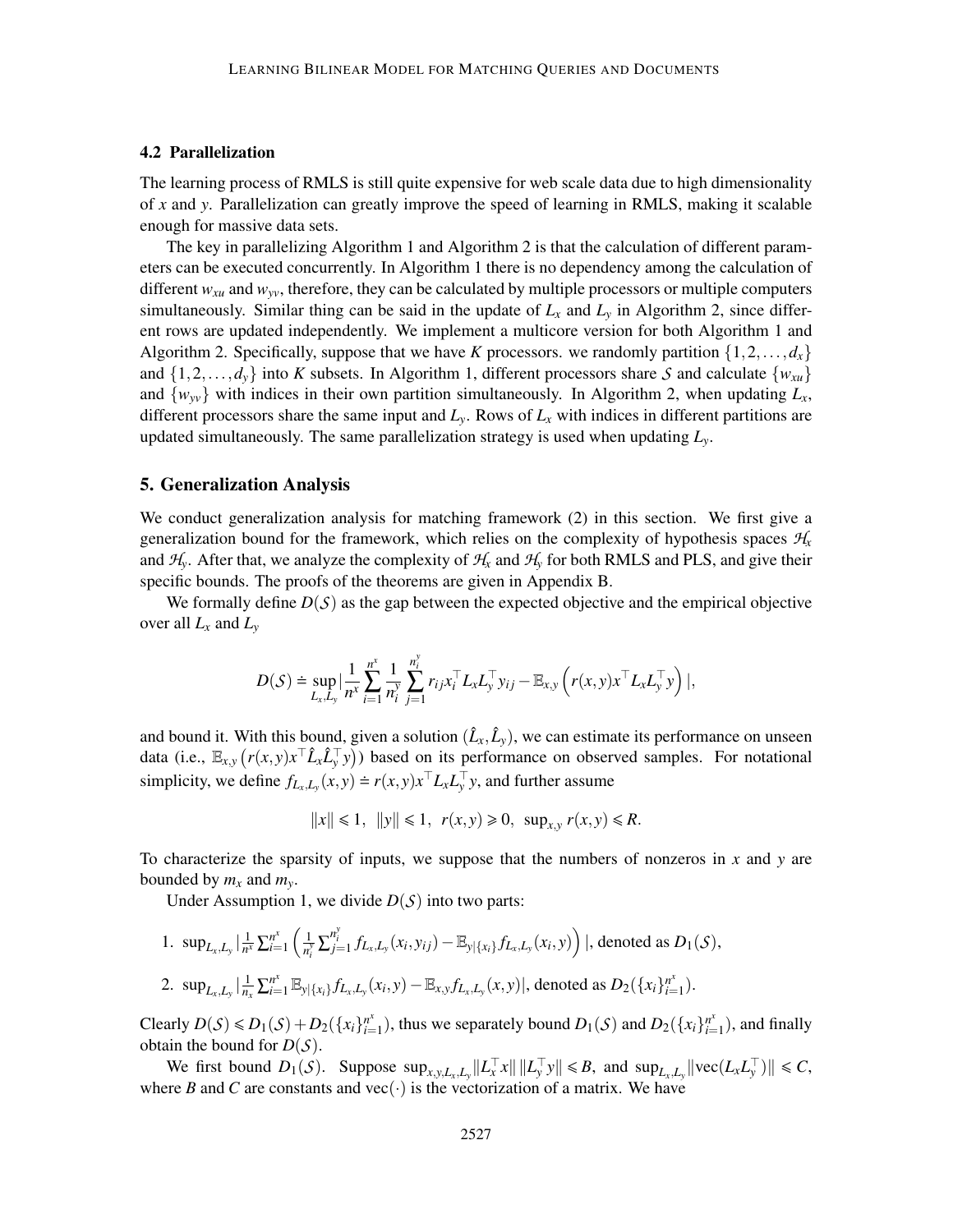Theorem 1 *Given an arbitrary small positive number* δ*, with probability at least* 1−δ*, the following inequality holds:*

$$
D_1(\mathcal{S}) \leq \frac{2CR}{\sqrt{n^x n^y}} + \frac{RB\sqrt{2\log\frac{1}{\delta}}}{\sqrt{n^x n^y}},
$$

where  $n^y$  represents the harmonic mean of  $\{n^y_i\}$  $\binom{y}{i}$   $\binom{n^x}{i}$  $\sum_{i=1}^{n^x}$ 

Using similar techniques we have

Theorem 2 *Given an arbitrary small positive number* δ*, with probability at least* 1−δ*, the following inequality holds:*

$$
D_2(\lbrace x_i \rbrace_{i=1}^{n^x}) \leqslant \frac{2CR}{\sqrt{n^x}} + \frac{RB\sqrt{2\log\frac{1}{\delta}}}{\sqrt{n^x}}.
$$

Combining Theorem 1 and Theorem 2, we are able to bound *D*(*S*):

**Theorem 3** Given an arbitrary small positive number  $\delta$ , with probability at least  $1-2\delta$ , the fol*lowing inequality holds:*

$$
D(S) \leq (2CR + RB\sqrt{2\log\frac{1}{\delta}})\left(\frac{1}{\sqrt{n^x n^y}} + \frac{1}{\sqrt{n^x}}\right). \tag{7}
$$

Equation (7) gives a general generalization bound for framework (2). Since  $n^y = \frac{n^x}{\sqrt{n^x}}$  $\frac{n^x}{\sum_{i=1}^{n^x} 1/n_i^y}$ , the bound tells us that to make the gap between the empirical objective and the expected objective small enough, we not only need large  $n^x$ , but also need large  $n_i^y$  $\int_{i}^{y}$  for *each*  $x_i$ , which is consistent with our intuition. The two constants *B* and *C* are dependent on the hypothesis spaces  $H_x$  and  $H_y$ . Below we will analyze *B* and *C* for PLS and RMLS, and give their specific bounds based on (7).

The following two theorems give *B* and *C* for PLS and RMLS, and give their specific bounds:

**Theorem 4** Suppose that  $\mathcal{H}_x = \{L_x \mid L_x^\top L_x = \mathbb{I}_{d \times d}\}\$  and  $\mathcal{H}_y = \{L_y \mid L_y^\top L_y = \mathbb{I}_{d \times d}\}\$ , then  $B = 1$  and  $C = \sqrt{d}$ . Thus, the generalization bound for PLS is given by

$$
D(S) \leq (2\sqrt{d}R + R\sqrt{2\log\frac{1}{\delta}})(\frac{1}{\sqrt{n^x n^y}} + \frac{1}{\sqrt{n^x}}).
$$

**Theorem 5** Suppose that  $\mathcal{H}_x = \{L_x \mid |l_{xu}| \leq \lambda_x, ||l_{xu}|| \leq \theta_x, 1 \leq u \leq d_x\}$  and  $\mathcal{H}_y = \{L_y \mid |l_{yy}| \leq \lambda_y, ||l_{yy}|| \leq \lambda_y, ||l_{yy}|| \leq \lambda_y, ||l_{yy}|| \leq \lambda_y, ||l_{yy}|| \leq \lambda_y, ||l_{yy}|| \leq \lambda_y, ||l_{yy}|| \leq \lambda_y, ||l_{yy}|| \leq \lambda_y, ||l_{yy}|| \leq \lambda_y, ||l_{yy$  $\theta_y, 1 \leq v \leq d_y$ *}. If we suppose that the numbers of nonzero elements in x and y are respectively* bounded by  $m_x$  and  $m_y$ , then  $B = \sqrt{m_x m_y} \min (d\lambda_x \lambda_y, \theta_x \theta_y)$  and  $C = \sqrt{d_x d_y} \min (\lambda_x \lambda_y, \theta_x \theta_y)$ . Thus, *the generalization bound for RMLS is given by*

$$
D(S) \leqslant \left(\frac{1}{\sqrt{n^x n^y}} + \frac{1}{\sqrt{n^x}}\right) \times \left(2\sqrt{d_x d_y} \min(\lambda_x \lambda_y, \theta_x \theta_y)R + \sqrt{m_x m_y} \min(d\lambda_x \lambda_y, \theta_x \theta_y)R \sqrt{2\log\frac{1}{\delta}}\right).
$$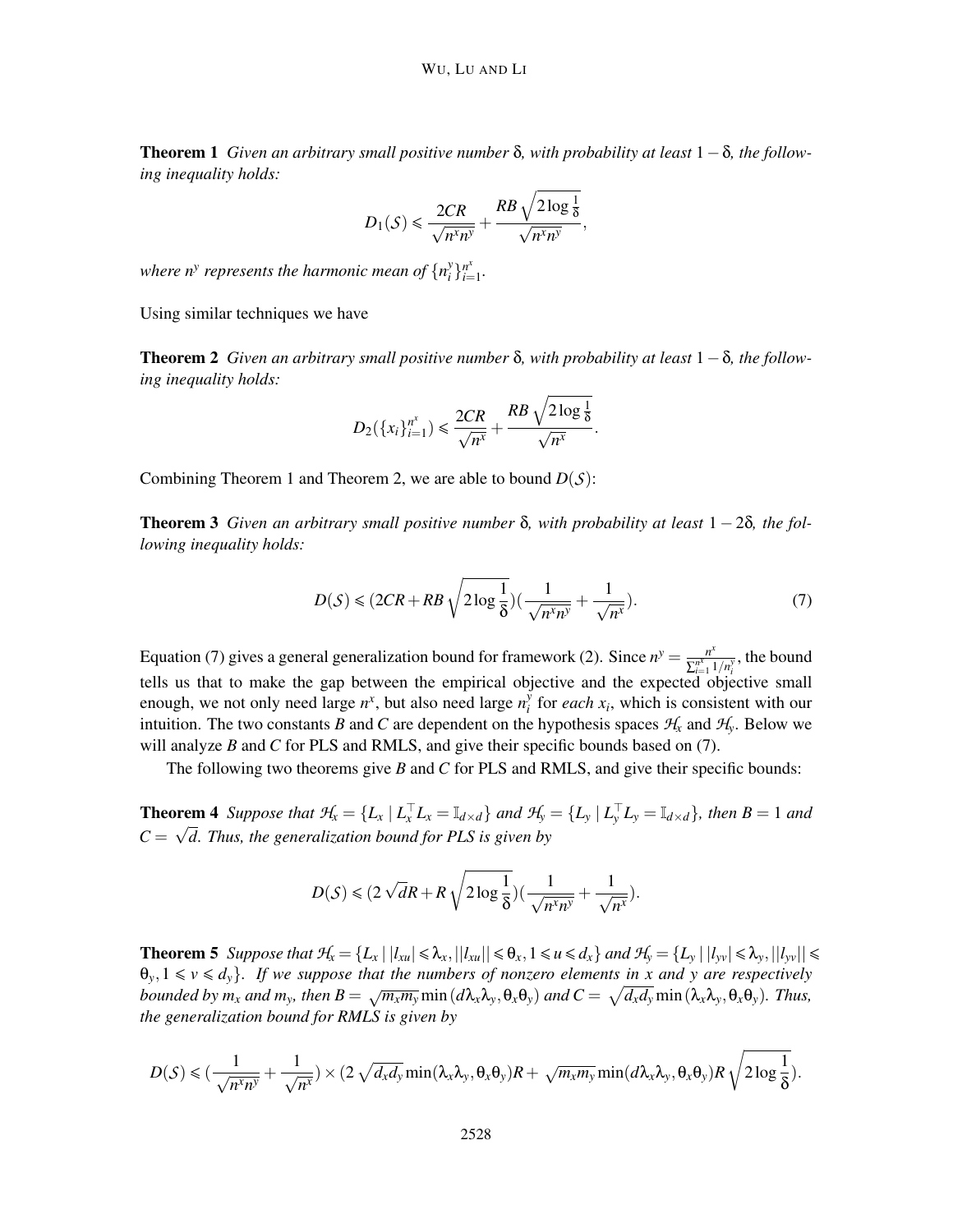

Figure 1: Click-through bipartite graph with metadata on nodes, representing queries and documents in feature spaces and their associations.

## 6. Experiment

We applied both RMLS and PLS to relevance ranking in web search, where matching models are used to predict relevance. Specifically, we suppose that we have a click-through bipartite with vertices representing queries and documents. The edges between query vertices and document vertices are weighted by number of user click. Besides this, we assume that there exists metadata on the vertices of the graph. The metadata represents features of queries and documents. The features may stand for the content of queries and documents and the clicks of queries and documents on the bipartite graph (Baeza-Yates and Tiberi, 2007), as seen below. Queries and documents are represented as feature vectors in the query space and the document space, respectively. Figure 1 illustrates the relationships.

We implemented the matching framework (2) and its associated RMLS and PLS using the clickthrough bipartite with metadata.  $X$  and  $Y$  are the query space and the document space respectively. Given a query *x* and a document *y*, we treated user click number as the response *r*. In this case, we actually leveraged both user clicks and features of queries and documents to perform matching. We conducted experiments on a small data set and a large data set with millions of queries and documents.

#### 6.1 Experiment Setup

We collected 1) one week of click-through data and 2) half a year of click-through data from a commercial web search engine. After filtering out noise, there are 94,022 queries and 111,631 documents in the one week data set, and 6,372,254 queries and 4,599,849 documents in the half year data set. We extracted features from two sources, namely word and clicks. For the word feature, we represented queries and documents as tf-idf vectors (Salton and McGill, 1986) in a word space, where words are extracted from queries, URLs and the titles of documents. There are 101,904 and 271,561 unique words in one week data and half year data respectively. For the click feature, we followed (Baeza-Yates and Tiberi, 2007) and took the number of clicks of documents as a feature of queries, and the number of clicks of queries as a feature of documents.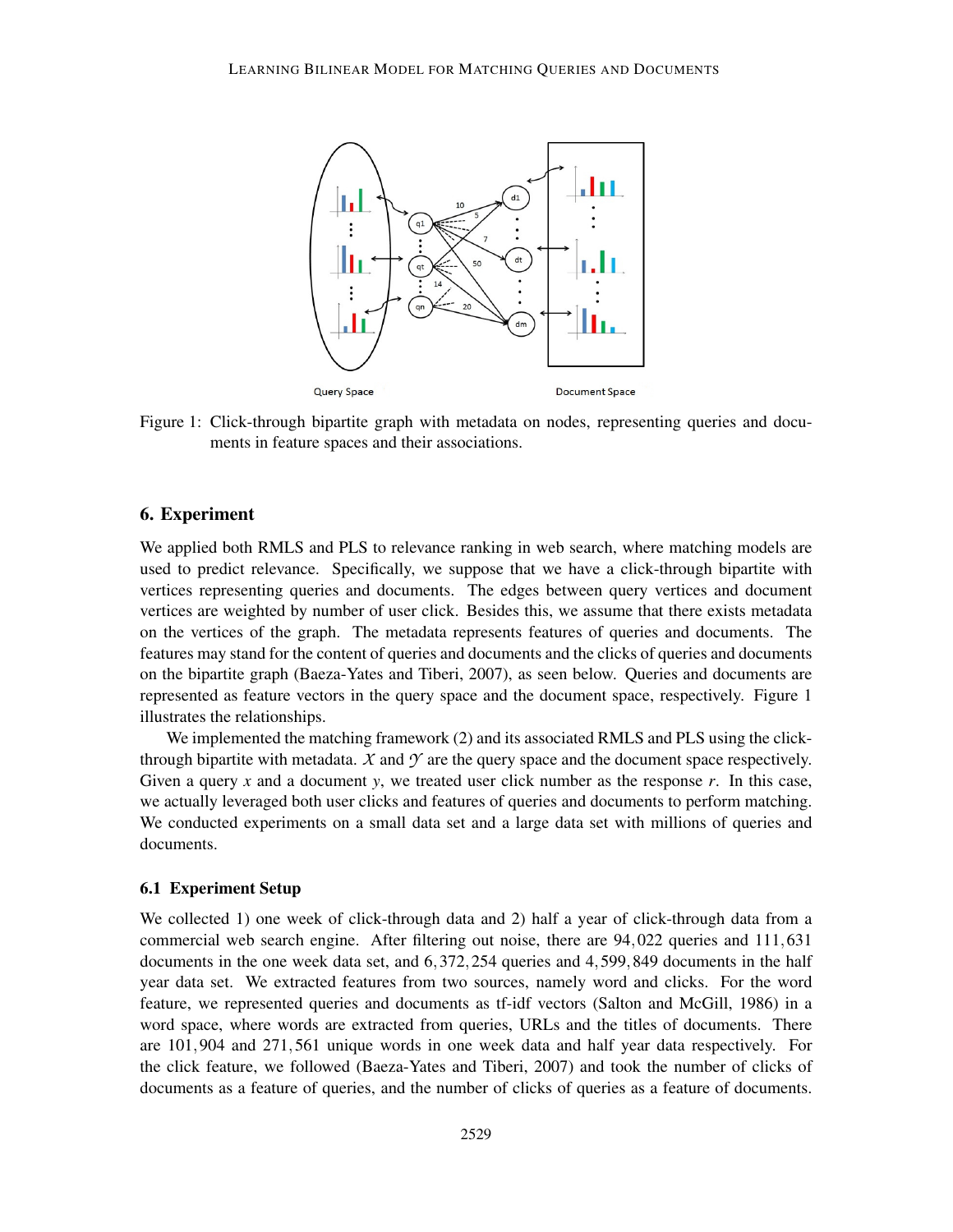Finally, we concatenated the features from the two sources to create long but extremely sparse feature vectors for both queries and documents. Note that query space and document space have different dimensions and characteristics, and should be treated as heterogeneous domains. Table 1 gives the statistics on the experiment data. Note that the notations in the table are the same as in Section 4.

### 6.1.1 BASELINE METHODS

We employed three different kinds of baseline methods:

- Individual feature based model and graph based model: We employed BM25 (Robertson et al., 1994) as a representative of feature based relevance models, and LSI (Deerwester et al., 1990) and random walk on click-through bipartite graph (Craswell and Szummer, 2007) ("RW" for short) as representatives of graph based relevance models. Particularly, we implemented two versions of LSI in this paper, one on a document-term matrix, denoted as  $LSI<sub>dt</sub>$ , the other one on a query-document matrix with each element representing the click number, denoted as  $LSI_{qd}$ .
- Combination of feature based model and graph based model: We used models which linearly combine  $LSI_{qd}$  and random walk with BM25, denoted as  $LSI_{qd}$ +BM25 and RW+BM25, respectively.
- Other existing models: Besides the heuristic combination models, we also employed the bilingual topic model (BLTM) proposed by Gao et al. (2011) and supervised semantic indexing (SSI) proposed by Bai et al. (2009) as baseline methods. BLTM is the best performing model in Gao et al. (2011), and it can leverage both the user clicks and the content of queries and documents. SSI employs a hinge loss function to model pairwise preference between objects. It learns a large margin perceptron to map queries and documents into a latent space and measures their similarity in the space. To implement SSI, we additionally collected impression data from the search log. Besides click numbers, the data also contains positions of documents in ranking lists of search engine. We followed the rules proposed by Joachims (2002) to generate preference pairs.
- Model proposed for collaborative filtering: Besides the models in information retrieval, we also employed a state of the art model in collaborative filtering as a baseline method<sup>3</sup> (Chen et al., 2012). The model, named SVDFeature, can leverage the same features as RMLS and PLS.

We obtained relevance data consisting of judged query-document pairs from the search engine in a different time period from the click-through data. There are five levels of judgments, including "Perfect", "Excellent", "Good", "Fair", and "Bad". For one week data, we obtained 4,445 judged queries and each query has on average 11.34 judged documents. For half year data, more judged data was collected. There are 57,514 judged queries and each query has on average 13.84 judged documents. We randomly split each judged data set and used half of them for tuning model parameters and the other half for model evaluation. In summary, for both data sets, we learned models on the whole click-through data, tuned model parameters on the validation set of relevance data and evaluated model performances on the held-out test set.

<sup>3.</sup> The model won the 1st place in track 1 of KDD-Cup 2012.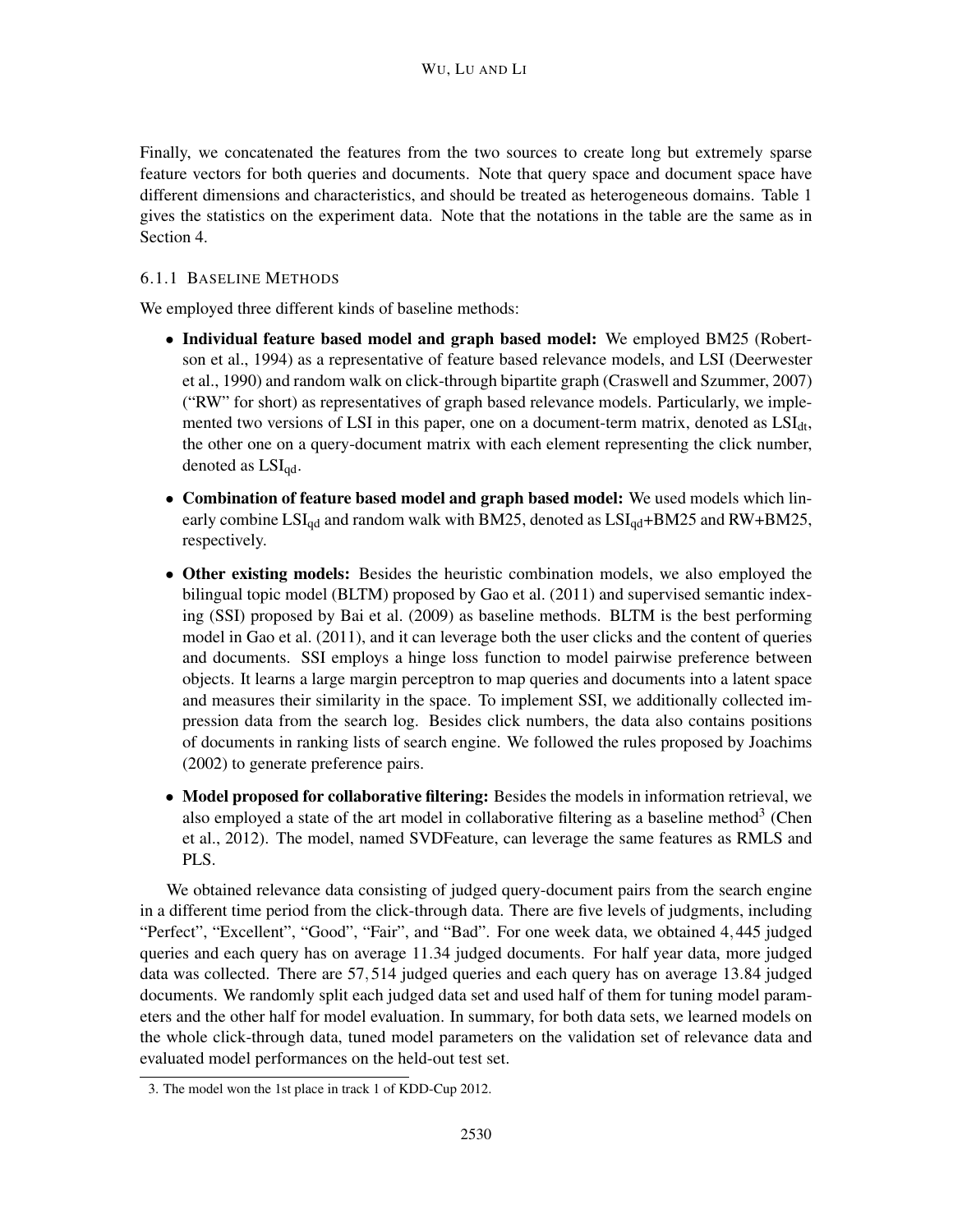|           | $\boldsymbol{u}$   | $u_{y}$                             |     |     | $\tilde{n}$ <sup>y</sup> | $\tilde{z}$ |  |
|-----------|--------------------|-------------------------------------|-----|-----|--------------------------|-------------|--|
| one week  | $2.1 \cdot 10^5$   | $\pm 2.0 \cdot 10^{5}$              | 4.0 | 5.9 | 1.74                     | 1.46        |  |
| half year | $4.9 \cdot 10^{6}$ | $6.6 \cdot 10^6$   5.5   8.6   2.92 |     |     |                          | 4.04        |  |

Table 1: Statistics on query and document features

To evaluate the performances of different methods, we employed Normalized Discounted Cumulative Gain (NDCG) (Jarvelin and Kekalainen, 2000) at positions of 1, 3, and 5 as evaluation measures.

#### 6.2 Parameter Setting

We set the parameters for the methods in the following way. In BM25, the default setting was used. There are two parameters in random walk: the self-transition probability and the number of transition steps. Following the conclusion from Craswell and Szummer (2007), we fixed the self-transition probability as 0.9 and chose the number of transition steps from  $\{1,\ldots,10\}$  on the validation set. We found that random walk reaches a "stable" state with just a few steps. In our experiments, after five steps we saw no improvement on the validation data in terms of evaluation measures. Therefore, we set five as the number of transition steps of random walk.

In LSI, SVDFeature, BLTM, SSI, PLS and RMLS, one important parameter is the dimensionality of latent space. We set the parameter in the range of  $\{100, 200, \ldots, 1000\}$ . We found that the performance of both PLS and RMLS on the validation data improves with dimensionality. On the other hand, a large dimensionality means more parameters to store in memory  $(d \times (d_x + d_y))$ and more training time for each iteration. Therefore, we finally chose 1000 as the dimensionality of latent space for PLS and RMLS. For other baseline methods except SSI, a similar phenomenon was observed. For SSI, we found that its performance on the validation data is not sensitive to the dimensionality of latent space.

Besides dimensionality of latent space, parameters for regularization items (e.g.,  $\theta_x$ ,  $\theta_y$ ,  $\beta$ , and  $\gamma$ in Equation (4), learning rates in SSI and SVDFeature, and number of iterations may also affect the final performance and therefore need tuning. Again, we tuned these parameters on the validation data one by one. Particularly, we found that the performance of RMLS is not sensitive to parameters for  $\ell_2$  norm (i.e.,  $\theta_x$ ,  $\theta_y$ ). In addition, we observed that RMLS can quickly reach a good performance after a few iterations (less than 10 loops), and the early stopping also led to good generalization on the test data.

In  $LSI_{qd}$ +BM25 and RW+BM25, the combination weights are also parameters. We tuned the combination weights within  $\{0.1, 0.2, \ldots, 0.9\}$  on the validation data.

#### 6.3 Results on One Week Data

We conducted experiments on a workstation with 24 AMD Opteron 6172 processors and 96 GB RAM. We first compared the performance of different methods, with results summarized in Table 2. We can see that RMLS performs comparably well with PLS, and both of them significantly outperform all other baselines ( $p < 0.05$  from t-test). Among the baseline methods, the performance of SSI is rather poor. We analyzed the data and found that although pairwise preference can alleviate rank bias, it also misses some important information. For example, we observed that 49.1% of 40,676 pairs that have judgments in our labeled data violate the rules proposed by Joachims (2002).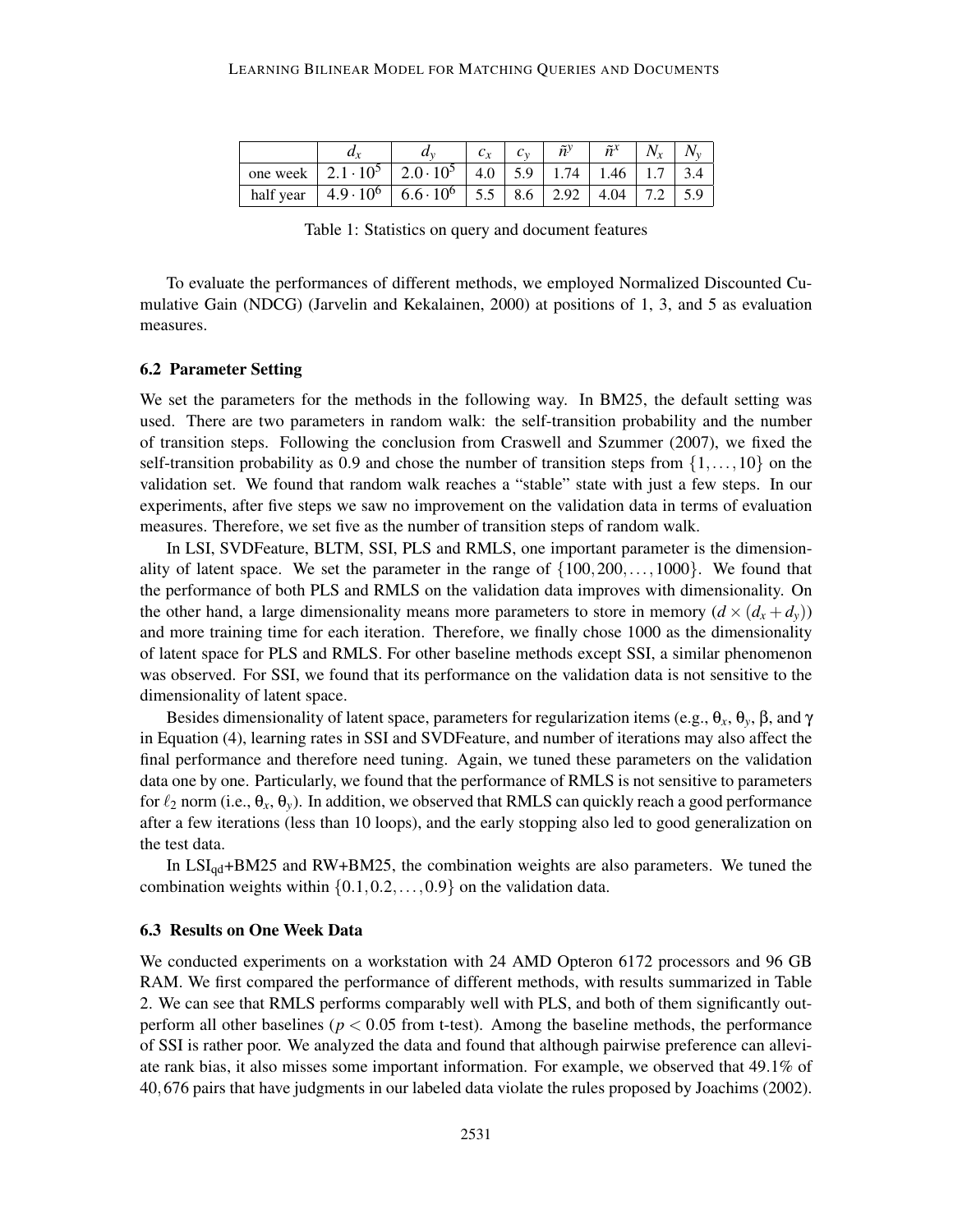|                   | NDCG@1 | NDCG@3 | NDCG@5 |
|-------------------|--------|--------|--------|
| <b>RMLS</b>       | 0.686  | 0.732  | 0.729  |
| <b>PLS</b>        | 0.676  | 0.728  | 0.736  |
| <b>SVDFeature</b> | 0.663  | 0.720  | 0.727  |
| <b>BLTM</b>       | 0.657  | 0.702  | 0.701  |
| SSI               | 0.538  | 0.621  | 0.629  |
| <b>RW</b>         | 0.655  | 0.704  | 0.704  |
| $RW+BM25$         | 0.671  | 0.718  | 0.716  |
| $LSI_{qd}$        | 0.588  | 0.665  | 0.676  |
| $LSI_{qd}+BM25$   | 0.649  | 0.705  | 0.706  |
| $LSI_{dt}$        | 0.616  | 0.675  | 0.680  |
| <b>BM25</b>       | 0.637  | 0.690  | 0.690  |

Table 2: Relevance ranking result on one week data

Documents ranked higher in these pairs have more click-through rates<sup>4</sup> and better or equally good judgments than documents ranked lower. Those query document associations will be well represented in either PLS or RMLS.

We then compared RMLS with PLS on efficiency. In PLS, the linear mappings are learned through SVD. We implemented an SVD solver using power method (Wegelin, 2000) with C++, and further optimized the data structure for our task. This SVD implementation can handle large data sets on which state-of-the-art SVD tools like SVDLIBC<sup>5</sup> fail. Since the efficiency of algorithms is influenced by implementation strategies, for example, different numbers of iterations or termination criteria, to make a fair comparison, we only report the time cost in the learning of the best performing models. RMLS significantly improves the efficiency of PLS. On a single processor, it takes RMLS 1,380 seconds to train the model, while the training of PLS needs 945,382 seconds. The reason is that PLS requires SVD and has a complexity of at least  $O(dcd_xd_y + d^2 \max(d_x, d_y))$ , where  $c$  represents the density of the matrix for SVD. Even with a small  $c$ , the high dimensionality of input space (i.e., large  $d_x$  and  $d_y$ ) and the quadratic growth with respect to  $d$  still make SVD quite expensive. For RMLS,  $W_x$  and  $W_y$  are quite small with a sparse input ( $W_x$ =24.82  $W_y$ = 27.05), and hence the time complexity is nearly linear to  $d \cdot \max(d_x, d_y)$ . Therefore, RMLS is significantly more efficient than PLS with high dimensional but sparse inputs.

Finally, we examined the time cost of parallelized RMLS on multiple processors, as summarized by Figure 2. Clearly the running time decreases with the number of threads. With 20 threads, RMLS only takes 277 seconds to achieve a comparable performance with PLS.

### 6.4 Results on Half Year Data

We further tested the performance of RMLS and PLS on a half year data set with millions of queries and documents. On such large scale, SVD-based methods and random walk become infeasible (e.g., taking months to run). SSI is also infeasible because of the huge number of pairs. We therefore implemented RMLS with *full* features and PLS with only word features, and compared them with

<sup>4.</sup> Click-through rate = number of clicks / number of impressions.

<sup>5.</sup> SVDLIBC can be found at http://tedlab.mit.edu/˜dr/SVDLIBC/.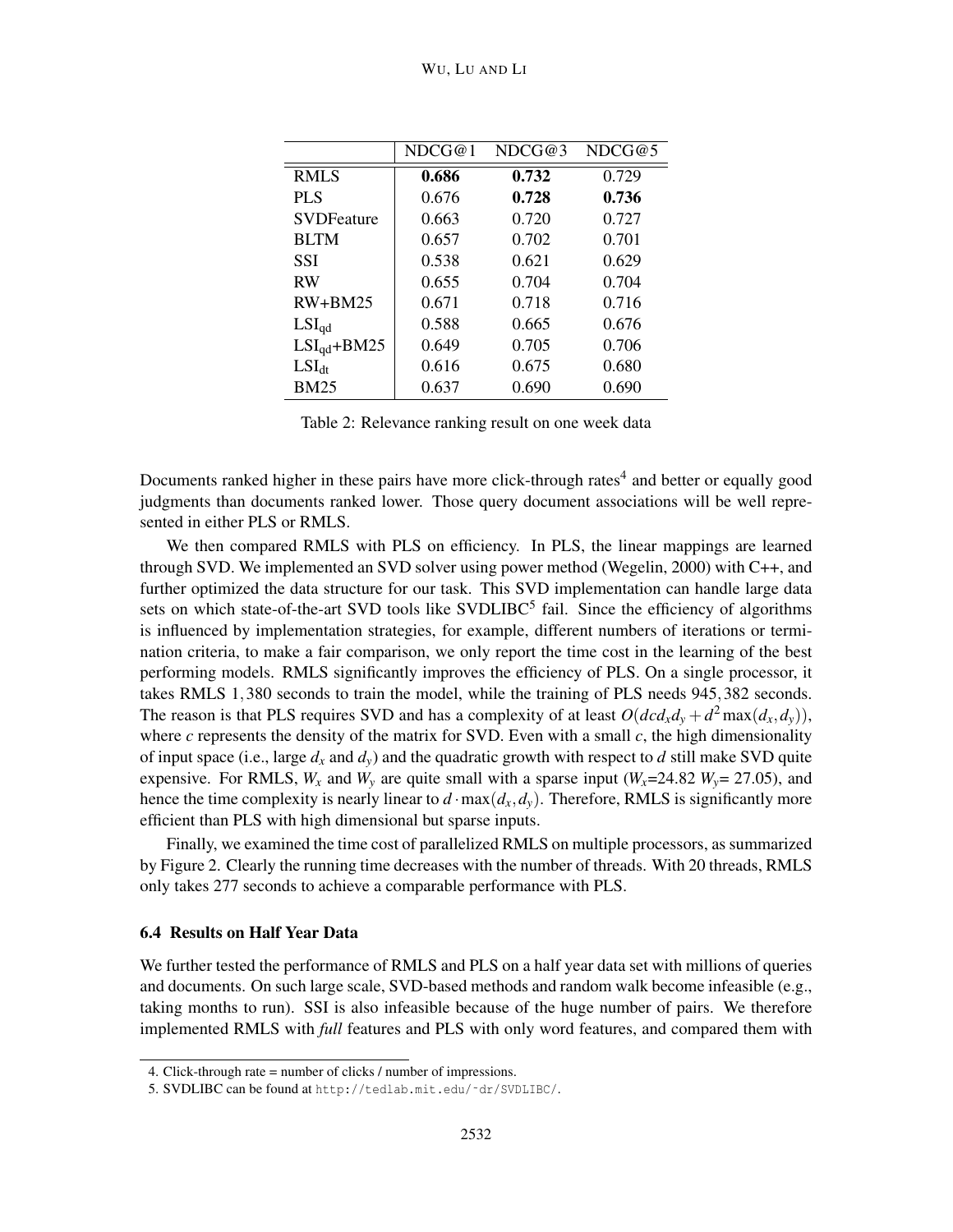

Figure 2: Time cost trend of RMLS under multiple processors.

|                   | NDCG@1 | NDCG@3 | NDCG@5 |
|-------------------|--------|--------|--------|
| <b>RMLS</b>       | 0.742  | 0.767  | 0.776  |
| PLS (word)        | 0.638  | 0.666  | 0.677  |
| <b>SVDFeature</b> | 0.742  | 0.746  | 0.749  |
| <b>BLTM</b>       | 0.684  | 0.708  | 0.717  |
| <b>BM25</b>       | 0.643  | 0.663  | 0.670  |

Table 3: Relevance ranking result on half year data

BM25, BLTM, and SVDFeature.<sup>6</sup> With only word features ( $d_x = d_y = 271,561$ ), PLS is slow but still feasible.

As shown in Table 3, RMLS outperforms all the baselines ( $p < 0.01$  from t-test). We hypothesize that PLS with full features can perform comparably with RMLS, but the high computation complexity of PLS prevents us from testing it. For RMLS, it takes 20,523 seconds to achieve the result using 20 threads. For PLS, although it only uses word features, it takes 1,121,440 seconds to finish learning. In other words, parallelized RMLS can be used to tackle web search problem of real-world scale.

## 6.5 Discussion

In this section, we investigate the effect of matching models as features in a state of the art learning to rank algorithm and performance of matching models across queries with different numbers of click.

### 6.5.1 MATCHING MODELS AS FEATURES IN A LEARNING TO RANK ALGORITHM

Results in Table 2 and Table 3 demonstrate the efficacy of RMLS and PLS as individual relevance models. In modern web search, relevance models usually act as features in a learning to rank system. Therefore, a natural question is whether RMLS or PLS can enhance the performance of learn to rank algorithms as an additional feature. To answer this question, we employed RankLib<sup>7</sup> and trained a gradient boosted tree (MART, Friedman, 2001) with the validation data. We conducted experiments in the following three steps: first, we trained a ranker with all baseline methods as features. We denoted it as MART-Baseline. Then, we included PLS and RMLS respectively as an additional

<sup>6.</sup> SVDFeature is actually *not* based on SVD implementation.

<sup>7.</sup> RankLib can be found at http://people.cs.umass.edu/~vdang/ranklib.html.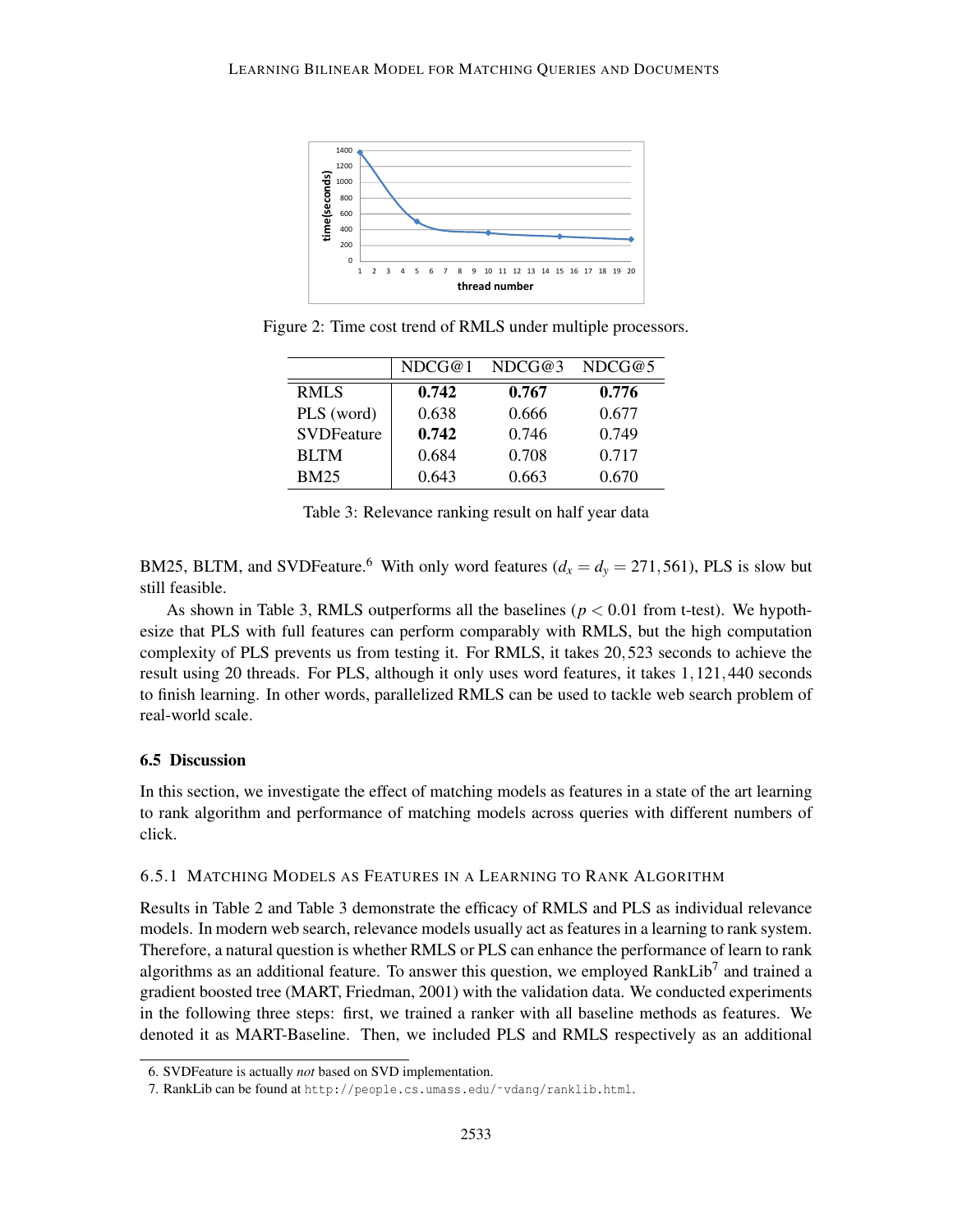|                      | NDCG@1 | NDCG@3 | NDCG@5 |
|----------------------|--------|--------|--------|
| <b>MART-Baseline</b> | 0.661  | 0.737  | 0.779  |
| <b>MART-PLS</b>      | 0.683  | 0.751  | 0.792  |
| <b>MART-RMLS</b>     | 0.681  | 0.750  | 0.789  |
| MART-All             | 0.689  | 0.757  | 0.797  |

Table 4: Performance of gradient boosted tree (MART) on one week data

|                      | NDCG@1 | NDCG@3 | NDCG@5 |
|----------------------|--------|--------|--------|
| <b>MART-Baseline</b> | 0.708  | 0.760  | 0.791  |
| <b>MART-PLS</b>      | 0.706  | 0.760  | 0.792  |
| <b>MART-RMLS</b>     | 0.757  | 0.799  | 0.827  |
| MART-All             | 0.756  | 0.798  | 0.826  |

Table 5: Performance of gradient boosted tree (MART) on half year data

feature and denoted the new rankers as MART-PLS and MART-RMLS, respectively. Finally, we trained a ranker with all models as features and denoted it as MART-All. Table 4 and Table 5 present the evaluation results.

From Table 4, we conclude that 1) RMLS and PLS significantly improve the performance of MART with baseline methods as features, which demonstrates the efficacy of the proposed framework in relevance ranking; 2) RMLS can be a good alternative to PLS in practice, because MART-PLS and MART-RMLS are comparable in ranking performance but RMLS is more efficient and scalable; 3) There is overlap between the effect of RMLS and PLS in learning to rank, because when including all models as features, the performance of ranker is only slightly improved. Results in Table 5 further demonstrate the advantage of RMLS in relevance ranking. PLS is not capable of leveraging all features of large scale data, and therefore fails to improve the performance of MART. On the other hand, RMLS successfully leverages both word features and click features, and significantly improves the ranking performance of MART.

#### 6.5.2 EVALUATION ACROSS QUERIES WITH DIFFERENT NUMBERS OF CLICKS

In Framework (2), response *r* is treated as a weight for each object pair  $(x, y)$ . The framework, when applied to web search, weights each query-document pair with the number of clicks between them. Usually, number of clicks has a large variance among queries, from a few to tens of thousands. An interesting question is therefore how different matching models perform across queries with different numbers of click. To answer this question, we divided queries into different bins based on the total numbers of clicks associated with them over documents. We took four levels: *totalclick*  $\leq$ 10,  $10 <$  *totalclick*  $\leq 100$ ,  $100 <$  *totalclick*  $\leq 1000$ , and *totalclick*  $> 1000$ . We separately evaluated matching models on each level. Table 6 and Table 7 show the evaluation results, where @1, @3, and @5 mean NDCG@1, NDCG@3, and NDCG@5, respectively.

From Table 6, we can see that RMLS and PLS beat other baseline methods on queries with moderate and large number of clicks, but lose to RW and RW+BM25 when queries only have relatively few clicks (less than 100). RMLS and PLS use the absolute click number as a weight for each query-document pair. Therefore, in training, head queries may overwhelm those tail queries. We try to mitigate this effect by taking some simple transformations (e.g., logarithm) on click num-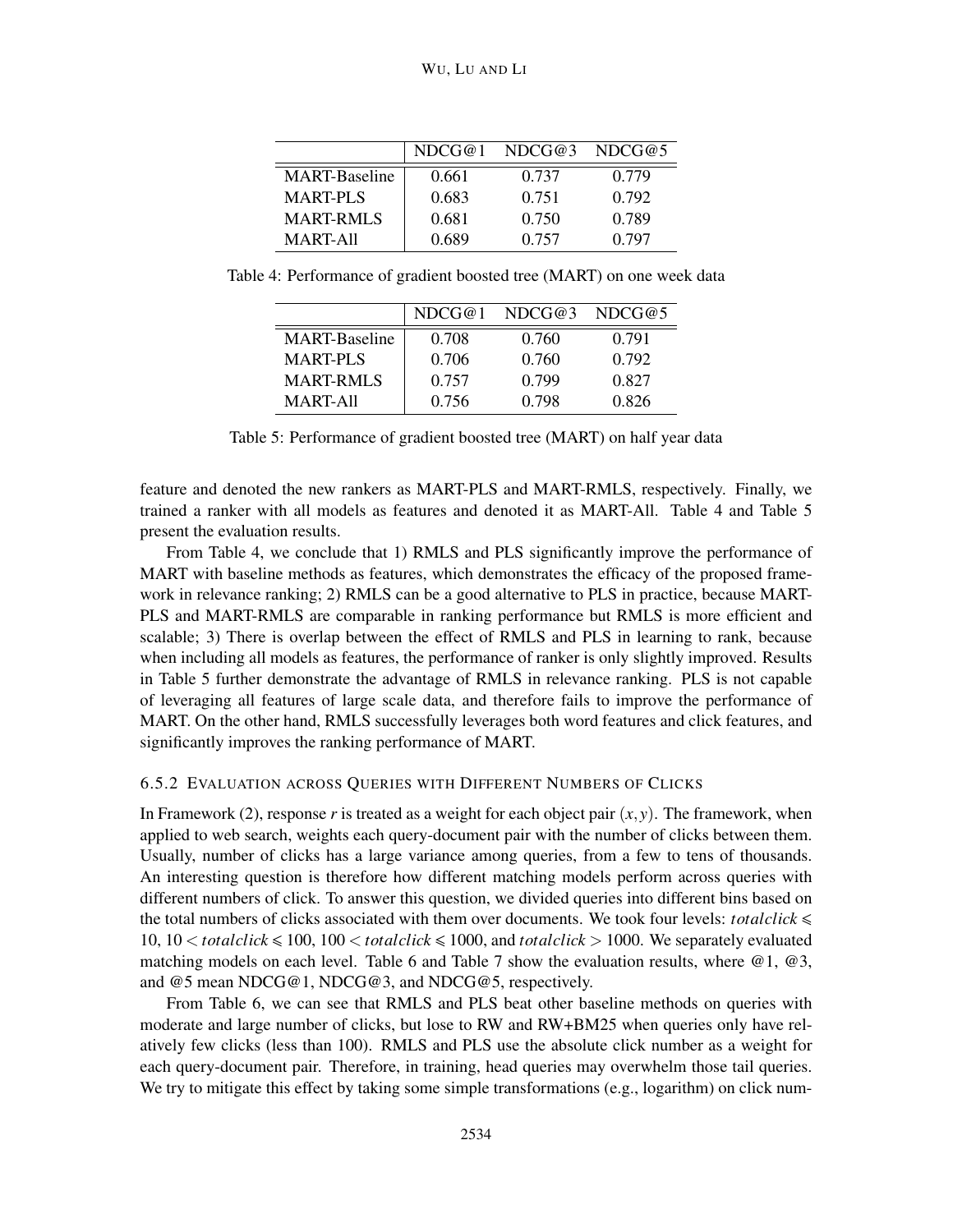|                   | totalclick $\leq 10$ |    |                         |                   |             | $10 <$ totalclick $\leq 100$ | $100 <$ totalclick $\leq 1000$ |               |       | totalclick $> 1000$ |                         |    |
|-------------------|----------------------|----|-------------------------|-------------------|-------------|------------------------------|--------------------------------|---------------|-------|---------------------|-------------------------|----|
|                   | # queries $= 230$    |    |                         | $\#queries = 772$ |             |                              | # queries $= 757$              |               |       | $\#queries = 464$   |                         |    |
|                   | @1                   | @3 | @5                      | @1                | @3          | @5                           | $\omega$ 1                     | @3            | @5    | @1                  | @3                      | @5 |
| <b>RMLS</b>       |                      |    | $0.754$ 0.795 0.767     | 0.749             | 0.791       | 0.766                        | 0.679                          | 0.744         | 0.755 |                     | 0.557 0.612 0.655       |    |
| <b>PLS</b>        |                      |    | $0.704$ $0.776$ $0.764$ | 0.706 0.769       |             | 0.748                        | 0.650 0.727                    |               | 0.754 |                     | $0.655$ $0.661$ $0.695$ |    |
| <b>SVDFeature</b> |                      |    | $0.648$ $0.732$ $0.707$ | 0.684 0.742       |             | 0.727                        | $0.647$ $0.723$                |               | 0.750 |                     | 0.576 0.632 0.669       |    |
| <b>BLTM</b>       |                      |    | $0.758$ $0.787$ $0.755$ | 0.750 0.795       |             | 0.766                        | $0.636$ $0.700$                |               | 0.726 |                     | 0.485 0.557 0.603       |    |
| <b>SSI</b>        |                      |    | $0.633$ $0.730$ $0.700$ |                   | 0.607 0.696 | 0.673                        | $0.523$ $0.616$                |               | 0.657 |                     | 0.403 0.491 0.540       |    |
| <b>RW</b>         |                      |    | $0.769$ $0.793$ $0.760$ | $0.773$ 0.809     |             | 0.780                        | 0.622 0.709                    |               | 0.740 |                     | 0.458 0.527 0.582       |    |
| $RW+BM25$         |                      |    | $0.773$ 0.786 0.758     | $0.770$ 0.815     |             | 0.787                        |                                | $0.654$ 0.726 | 0.750 |                     | 0.485 0.554 0.601       |    |
| $LSI_{qd}$        |                      |    | $0.631$ $0.717$ $0.687$ | 0.634 0.709       |             | 0.696                        |                                | 0.584 0.676   | 0.703 |                     | 0.496 0.573 0.621       |    |
| $LSI_{qd} + BM25$ |                      |    | $0.696$ $0.745$ $0.719$ | 0.726 0.777       |             | 0.759                        |                                | $0.646$ 0.716 | 0.736 |                     | 0.500 0.576 0.619       |    |
| $LSI_{dt}$        |                      |    | $0.685$ $0.745$ $0.730$ | 0.688 0.752       |             | 0.727                        |                                | 0.608 0.676   | 0.705 |                     | 0.473 0.549 0.596       |    |
| <b>BM25</b>       |                      |    | $0.698$ $0.746$ $0.724$ | 0.719 0.772       |             | 0.748                        | $0.641$ 0.701                  |               | 0.722 |                     | 0.463 0.544 0.592       |    |

Table 6: Evaluation on different query bins on one week data

|                                                                               | totalclick $\leq 10$ |            |                    |     |    |                                                                                                            | $10 <$ totalclick $\leq 100 \mid 100 <$ totalclick $\leq 1000$ |    |                   | totalclick $>1000$ |                                             |            |
|-------------------------------------------------------------------------------|----------------------|------------|--------------------|-----|----|------------------------------------------------------------------------------------------------------------|----------------------------------------------------------------|----|-------------------|--------------------|---------------------------------------------|------------|
|                                                                               | # queries $= 704$    |            | # queries $=$ 5260 |     |    | # queries $= 8980$                                                                                         |                                                                |    | # queries = 13813 |                    |                                             |            |
|                                                                               | @ 1                  | $\omega$ 3 | @5                 | @ 1 | @3 | @5                                                                                                         | @ 1                                                            | @3 | <b>@5</b>         | @ 1                | @3                                          | $\omega$ 5 |
| RMLS                                                                          |                      |            |                    |     |    | $\mid 0.804 \quad 0.801 \quad 0.792 \mid 0.785 \quad 0.794 \quad 0.796 \mid 0.780 \quad 0.795 \quad 0.797$ |                                                                |    |                   |                    | $\vert 0.698 \vert 0.742 \vert 0.760 \vert$ |            |
| $ PLS (word)   0.723   0.720   0.708   0.681   0.697   0.703   0.668   0.691$ |                      |            |                    |     |    |                                                                                                            |                                                                |    | 0.697             |                    | $\vert 0.599 \vert 0.642 \vert 0.660 \vert$ |            |
| SVDFeature   0.728  0.730  0.721   0.738  0.734  0.734    0.766  0.765        |                      |            |                    |     |    |                                                                                                            |                                                                |    | 0.761             |                    | $\vert 0.728 \vert 0.740 \vert 0.748 \vert$ |            |
| BLTM                                                                          |                      |            |                    |     |    |                                                                                                            |                                                                |    | 0.749             |                    | $0.626$ 0.669 0.688                         |            |
| <b>BM25</b>                                                                   |                      |            |                    |     |    |                                                                                                            |                                                                |    |                   |                    | $\vert 0.582 \vert 0.622 \vert 0.641 \vert$ |            |

Table 7: Evaluation on different query bins on half year data

bers, but find that simple transformations not only fail to deal with tail query issues but also hurt the performance of RMLS and PLS on head queries. In contrast, BLTM and SSI perform better on tail queries than themselves on head queries. The phenomenon reminds us that introducing large margin into Framework (2) could be a potential approach to solve the problem of RMLS, although after doing so, scalability may become a more serious issue, which we leave to our future work.

SVDFeature suffers from head query effect more seriously than RMLS and PLS, which may stem from its directly fitting similarity function with absolute click numbers.

In Table 7, due to the scalability issue, results of some baseline methods are not available. In spite of this, we can still see that SVDFeature performs consistently with itself on one week data, and we can also guess that the comparisons of RMLS with RW and RW+BM25 may follow the same trends as those on one week data.

#### 7. Conclusion

We have proposed a framework for learning to match heterogeneous data via shared latent structures, and studied its generalization ability under a hierarchical sampling assumption for web search. The framework subsumes Partial Least Squares (PLS) as a special case, and enables us to devise a more scalable algorithm called Regularized Mapping to Latent Structures (RMLS) as another special case. We applied both PLS and RMLS to web search, leveraging a click-through bipartite graph with metadata representing features of queries and documents to learn relevance models. Results on a small data set and a large data set with millions of queries and documents show the promising performance of PLS and RMLS, and particularly demonstrate the advantage of RMLS on scalability.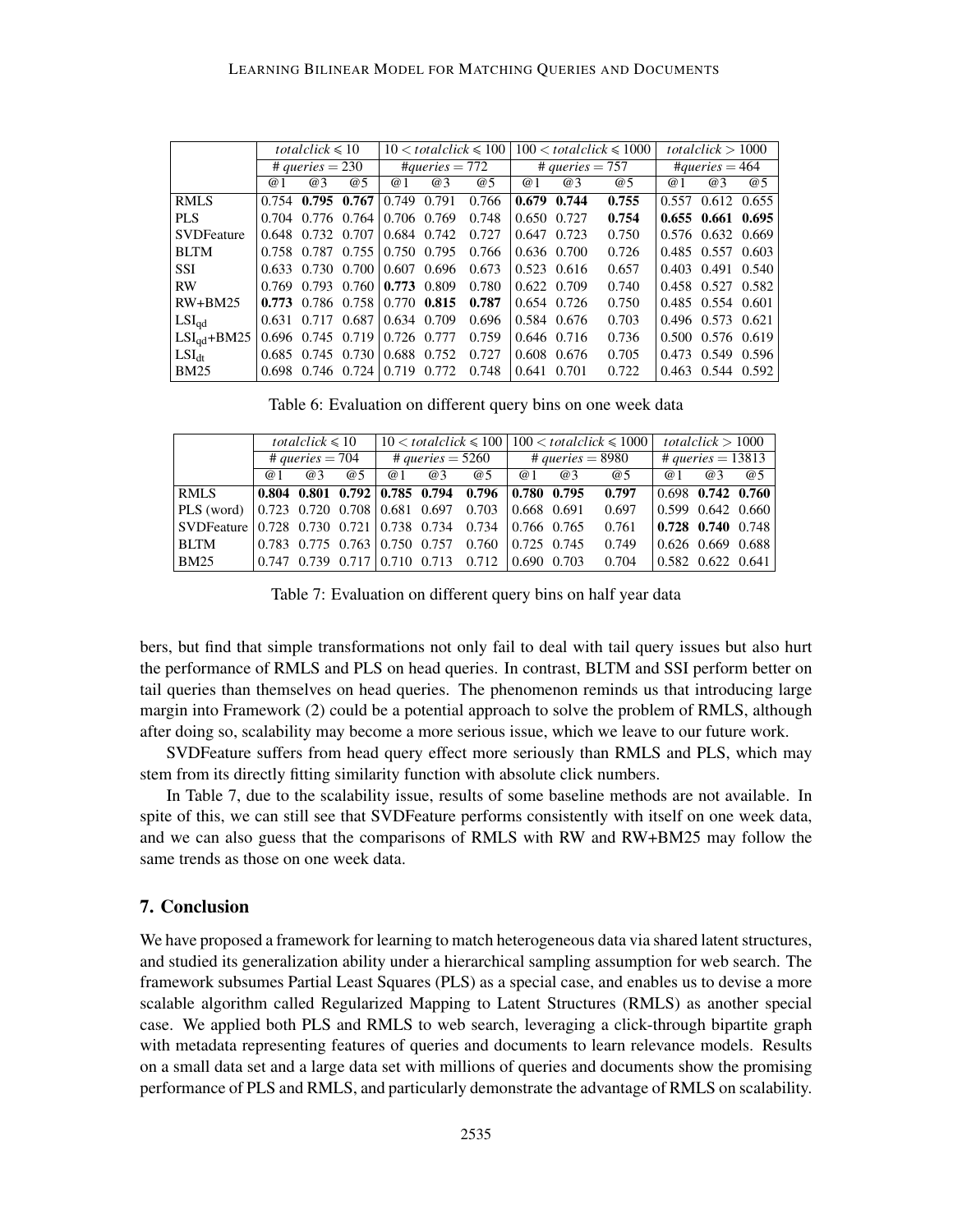## Appendix A. Degenerative Solution With ℓ<sup>1</sup> Constraints *Only*

Suppose that all the input vectors have only non-negative elements (which is natural in web search), we consider the following learning problem:

$$
\underset{L_x, L_y}{\arg \max} \quad \frac{1}{n^x} \sum_{i=1}^{n^x} \frac{1}{n_i^y} \sum_{j=1}^{n_i^y} r_{ij} x_i^\top L_x L_y^\top y_{ij},
$$
\n
$$
s.t. \quad |l_{xu}| \leq \lambda_x, \quad 1 \leq u \leq d_x,
$$
\n
$$
|l_{yv}| \leq \lambda_y, \quad 1 \leq v \leq d_y.
$$
\n
$$
(8)
$$

.

We assert that the optimization problem  $(8)$  has a global optimum, and the global optimum can be obtained by letting  $L_x = \lambda_x e_x l^\perp$  and  $L_y = \lambda_y e_y l^\perp$ , where *l* is a *d* dimensional vector satisfying  $|l| = 1$ and  $||l|| = 1$ ,  $e_x$  is a  $d_x$  dimensional vector with all elements ones and  $e_y$  is a  $d_y$  dimensional vector with all elements ones. To demonstrate this, first we prove that the objective function (8) can be upper bounded under  $\ell_1$  constraints:

**Proof** The objective of problem (8) can be re-written as

$$
\frac{1}{n^x} \sum_{i=1}^{n^x} \frac{1}{n_i^y} \sum_{j=1}^{n_i^y} r_{ij} x_i^\top L_x L_y^\top y_{ij} = \sum_{i=1}^{n^x} \sum_{j=1}^{n_i^y} \frac{r_{ij}}{n^x n_i^y} \sum_{u=1}^d \sum_{v=1}^{d_v} (l_{xu})^\top \left( x_i^{(u)} y_{ij}^{(v)} l_{yv} \right)
$$
\n
$$
= \sum_{u=1}^d \sum_{v=1}^{d_v} (l_{xu})^\top \left( \sum_{i=1}^{n^x} \sum_{j=1}^{n_i^y} \frac{r_{ij}}{n^x n_i^y} x_i^{(u)} y_{ij}^{(v)} l_{yv} \right)
$$

If we define  $a_{uv} = \sum_{i=1}^{n^x} \sum_{j=1}^{n_i^y}$ *ri j*  $\frac{r_{ij}}{n^x n_i^y} x_i^{(u)}$  $\chi_i^{(u)}$   $y_{ij}^{(v)}$ , the objective of problem (8) can be re-written as

$$
\sum_{u=1}^{d_x} \sum_{v=1}^{d_y} a_{uv} l_{xu}^\top l_{yv}.
$$

Since the input vectors are non-negative,  $a_{uv} \ge 0$ ,  $\forall u, v$ . Thus, we have

$$
\sum_{u=1}^{d_x} \sum_{v=1}^{d_y} a_{uv} l_{xu}^{\top} l_{yv} \le \sum_{u=1}^{d_x} \sum_{v=1}^{d_y} a_{uv} \left( \sum_{k=1}^d |l_{xu}^{(k)}| |l_{yv}^{(k)}| \right)
$$
  

$$
\le \sum_{u=1}^{d_x} \sum_{v=1}^{d_y} a_{uv} \left( \max_{1 \le k \le d} (|l_{xu}^{(k)}|) \sum_{k=1}^d |l_{yv}^{(k)}| \right).
$$

Since  $|l_{xu}| \le \lambda_x$  and  $|l_{yv}| \le \lambda_y$ , we know that  $\max_{1 \le k \le d} (|l_{xu}^{(k)}|) \le \lambda_x$ , and thus we have

$$
\sum_{u=1}^{d_x} \sum_{v=1}^{d_y} a_{uv} \left( \max_{1 \le k \le d} (|l_{xu}^{(k)}|) \sum_{k=1}^d |l_{yv}^{(k)}| \right) \le \sum_{u=1}^{d_x} \sum_{v=1}^{d_y} a_{uv} \lambda_x \lambda_y.
$$

With the existence of the upper bound, we can see that if  $L_x = \lambda_x e_x l^{\perp}$  and  $L_y = \lambda_y e_y l^{\perp}$ , the value of the objective (8) is

$$
\sum_{u=1}^{d_x} \sum_{v=1}^{d_y} a_{uv} l_{xu}^\top l_{yv} = \sum_{u=1}^{d_x} \sum_{v=1}^{d_y} a_{uv} \lambda_x \lambda_y ||l||^2 = \sum_{u=1}^{d_x} \sum_{v=1}^{d_y} a_{uv} \lambda_x \lambda_y.
$$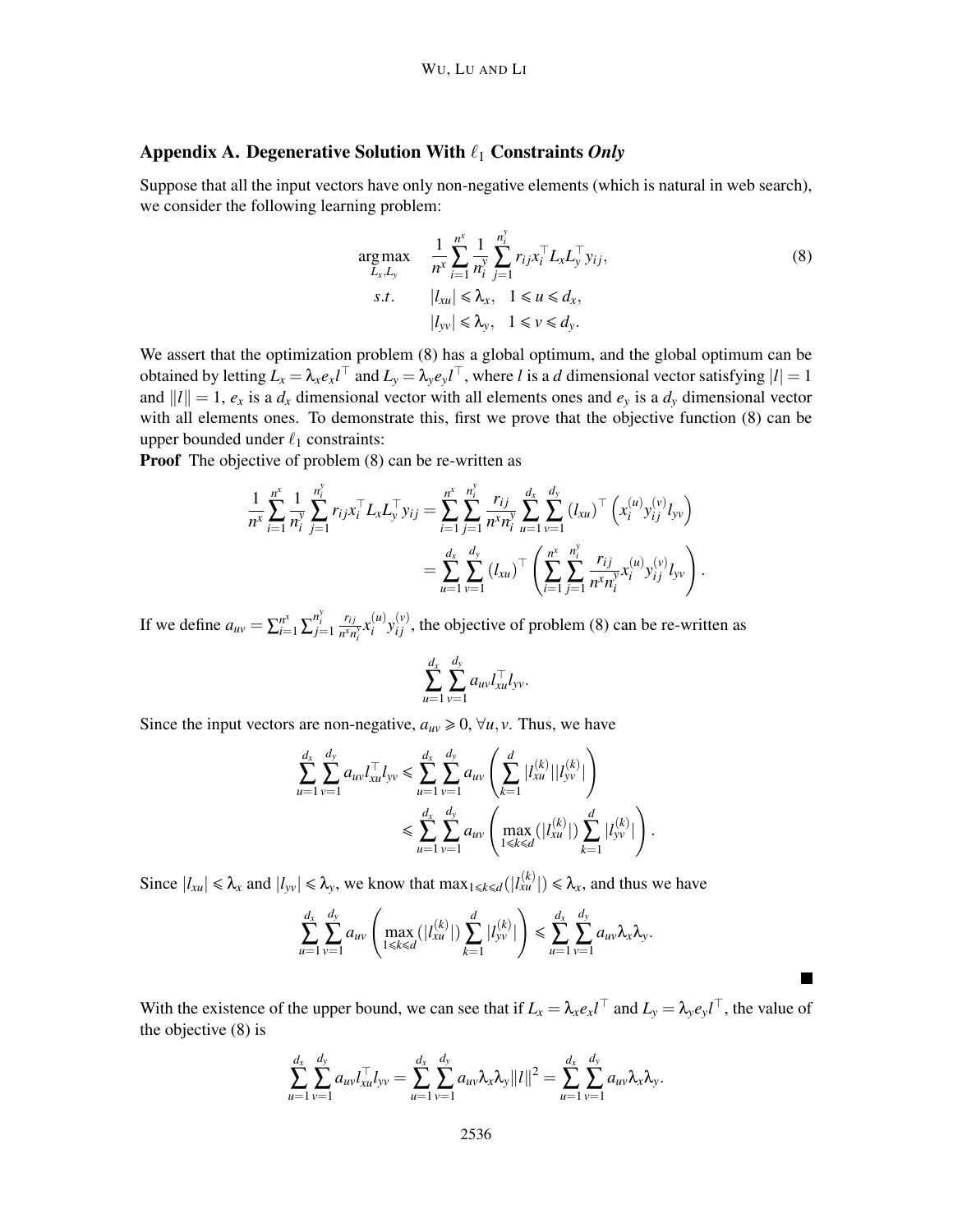Thus, the optimization problem (8) reaches its global optimum when  $L_x = \lambda_x e_x l^{\perp}$  and  $L_y = \lambda_y e_y l^{\perp}$ , which is an undesired degenerative solution.

## Appendix B. Proofs of Theorems

We give the proofs of the theorems in Section 5.

#### B.1 Proof of Theorem 1

Theorem 1 *Given an arbitrary small positive number* δ*, with probability at least* 1−δ*, the following inequality holds:*

$$
D_1(\mathcal{S}) \leqslant \frac{2CR}{\sqrt{n^x n^y}} + \frac{RB\sqrt{2\log\frac{1}{\delta}}}{\sqrt{n^x n^y}},
$$

where  $n^y$  represents the harmonic mean of  $\{n^y_i\}$  $\sum_{i=1}^{y} \frac{n^x}{i}$  $\sum_{i=1}^{n^*}$ 

To prove this theorem, we need two lemmas:

**Lemma 1** *Given*  $\varepsilon > 0$ *, the following inequality holds:* 

$$
P\left(D_1(\mathcal{S}) - \mathbb{E}_{\{y_{ij}\}\mid \{x_i\}} D_1(\mathcal{S}) \geq \varepsilon \mid \{x_i\} \right) \leq \exp\left(-\frac{\varepsilon^2 n^x n^y}{2R^2 B^2}\right).
$$

**Proof** Given  $\{x_i\}_{i=1}^{n^x}$  $\sum_{i=1}^{n^x}$ , we re-write  $D_1(S)$  as  $D_1(\{y_{ij}\}|\{x_i\})$ . Since  $\sup_{x,y,L_x,L_y}||L_x^{\top}x||||L_y^{\top}y|| \le B$  and *r* ≤ *R*,  $\forall$  *u*, *v*, we have

$$
|D_1({y_{ij}}|{x_i}) - D_1((y_{ij} - y_{uv}) \bigcup y'_{uv}|{x_i})| \leq \frac{2RB}{n^x n^y_u}.
$$

Given  $\{x_i\}_{i=1}^{n^x}$  $\{y_{ij}\}\$ are independent. By McDiarmid inequality (Bartlett and Mendelson, 2002), we know

$$
P\left(D_1(S) - \mathbb{E}_{\{y_{ij}\}\}\{x_i\}} D_1(S) \ge \varepsilon | \{x_i\} \right) \le exp\left(-\frac{2\varepsilon^2}{\sum_{i=1}^{n_x} \sum_{j=1}^{n_i^{\gamma}} \frac{4R^2B^2}{\left(n^x n_i^{\gamma}\right)^2}}\right)
$$
  
=  $exp\left(-\frac{\varepsilon^2}{2R^2B^2\sum_{i=1}^{n_x} \frac{1}{\left(n^x\right)^2 n_i^{\gamma}}}\right)$   
=  $exp\left(-\frac{\varepsilon^2 (n^x)^2}{2R^2B^2\sum_{i=1}^{n_x} \frac{1}{n_i^{\gamma}}}\right)$   
=  $exp\left(-\frac{\varepsilon^2 n^x n^y}{2R^2B^2}\right).$ 

Lemma 2

$$
\mathbb{E}_{\{y_{ij}\}\mid \{x_i\}} D_1(S) \leq \frac{2CR}{\sqrt{n^x n^y}}.
$$

 $\blacksquare$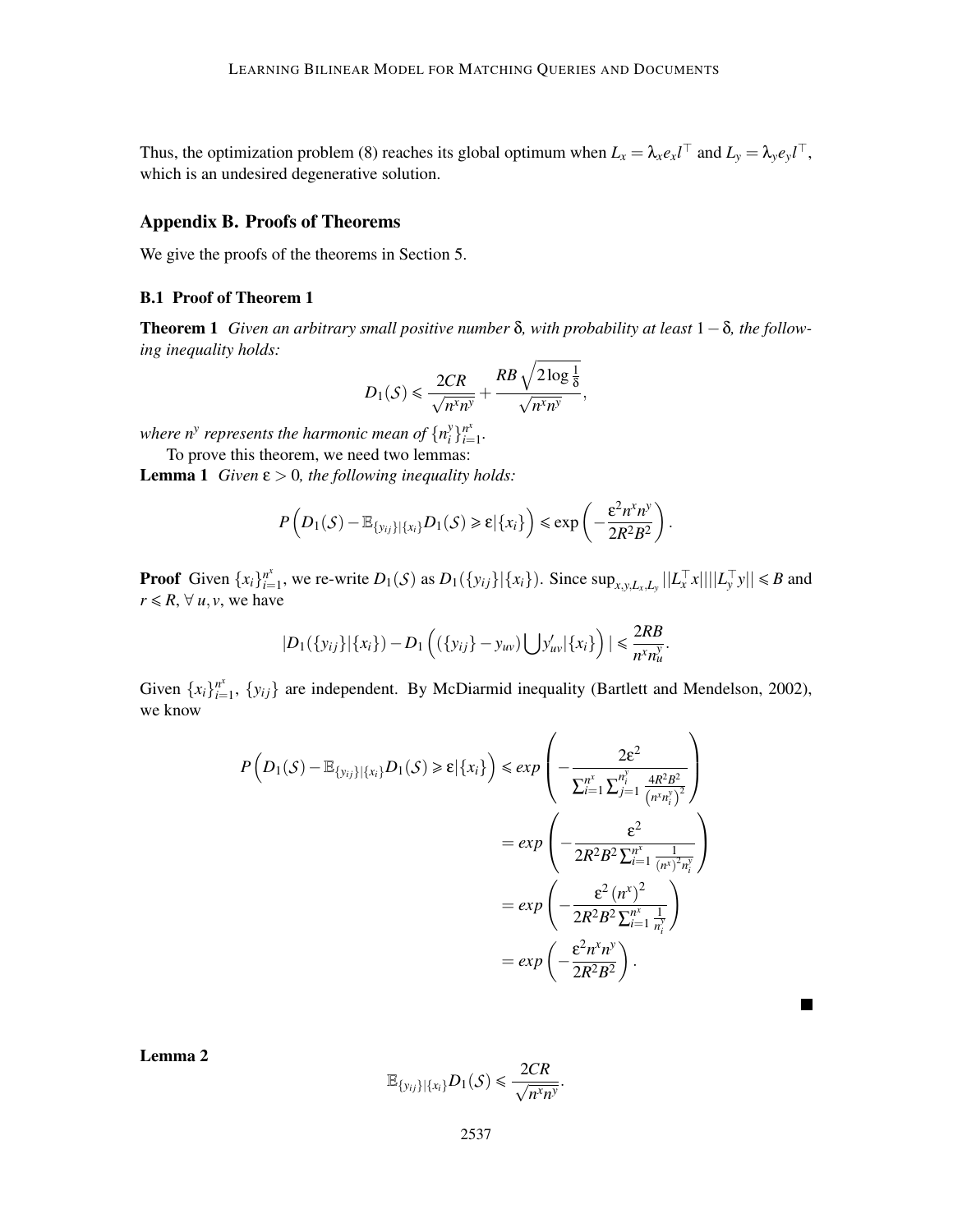**Proof** Define  $r(x, y)x$ <sup> $\perp$ </sup> $L_xL_y^{\perp}$  *y* as  $f_{L_x,L_y}(x, y)$ . We have

$$
\mathbb{E}_{\{y_{ij}\}\mid\{x_i\}}D_1(\mathcal{S}) = \mathbb{E}_{\{y_{ij}\}\mid\{x_i\}}\sup_{L_x,L_y}|\frac{1}{n^x}\sum_{i=1}^{n^x}\frac{1}{n_i^y}\sum_{j=1}^{n_i^y}f_{L_x,L_y}(x_i,y_{ij}) - \frac{1}{n^x}\sum_{i=1}^{n^x}\mathbb{E}_{y|\{x_i\}}f_{L_x,L_y}(x_i,y)|
$$
  
= 
$$
\mathbb{E}_{\{y_{ij}\}\mid\{x_i\}}\sup_{L_x,L_y}|\frac{1}{n^x}\sum_{i=1}^{n^x}\frac{1}{n_i^y}\sum_{j=1}^{n_i^y}f_{L_x,L_y}(x_i,y_{ij}) - \frac{1}{n^x}\sum_{i=1}^{n^x}\frac{1}{n_i^y}\sum_{j=1}^{n_i^y}\mathbb{E}_{\{y'_{ij}\}\mid\{x_i\}}f_{L_x,L_y}(x_i,y'_{ij})|,
$$

where  $\{y'_{ij}\}\$ are i.i.d. random variables with  $\{y_{ij}\}\$ .

$$
\mathbb{E}_{\{y_{ij}\}\mid\{x_i\}}\sup_{L_x,L_y}\Big|\frac{1}{n^x}\sum_{i=1}^{n^x}\frac{1}{n^y_i}\sum_{j=1}^{n^y_i}f(x_i,y_{ij})-\frac{1}{n^x}\sum_{i=1}^{n^x}\frac{1}{n^y_i}\sum_{j=1}^{n^y_i}\mathbb{E}_{\{y'_{ij}\}\mid\{x_i\}}f(x_i,y'_{ij})\Big|\leq \mathbb{E}_{\{y_{ij}\},\{y'_{ij}\}\mid\{x_i\}}\sup_{L_x,L_y}\frac{1}{n^x}\sum_{i=1}^{n^x_i}\frac{1}{n^y_i}\sum_{j=1}^{n^y_i}|f(x_i,y_{ij})-f(x_i,y'_{ij})|\n=\mathbb{E}_{\{y_{ij}\},\{y'_{ij}\},\{\sigma_{ij}\}\mid\{x_i\}}\sup_{L_x,L_y}\frac{1}{n^x}\sum_{i=1}^{n^x_i}\frac{1}{n^y_i}\sum_{j=1}^{n^y_i}\sigma_{ij}(f(x_i,y_{ij})-f(x_i,y'_{ij})) ,
$$

where given  $\{x_i\}_{i=1}^{n^x}$  $P_{i=1}^r$ ,  $\{\sigma_{ij}\}$  are i.i.d. random variables with  $P(\sigma_{ij} = 1) = P(\sigma_{ij} = -1) = 0.5$ .

$$
\mathbb{E}_{\{y_{ij},y'_{ij},\sigma_{ij}\}\mid \{x_i\}} \sup_{L_x,L_y} \sum_{i=1}^{n^x} \sum_{j=1}^{n^y_i} \frac{\sigma_{ij} \left(f(x_i,y_{ij})-f(x_i,y'_{ij})\right)}{n^x n^y_i} \leq 2 \mathbb{E}_{\{y_{ij},\sigma_{ij}\}\mid \{x_i\}} \sup_{L_x,L_y} \big|\sum_{i=1}^{n^x} \sum_{j=1}^{n^y_i} \frac{\sigma_{ij} f(x_i,y_{ij})}{n^x n^y_i}\big|.
$$

Note that

$$
\sigma_{ij}f(x_i,y_{ij})=\sigma_{ij}r(x_i,y_{ij})x_i^{\top}L_xL_y^{\top}y_{ij}=\sigma_{ij}\left\langle vec(L_xL_y^{\top}),r(x_i,y_{ij})vec(y_{ij}\otimes x_i)\right\rangle,
$$

where  $y_{ij} \otimes x_i$  represents the tensor of column vectors  $y_{ij}$  and  $x_i$ , and vec(·) is the vectorization of a matrix. Thus, we have

$$
\sup_{L_x, L_y} \left| \frac{1}{n^x} \sum_{i=1}^{n^x} \frac{1}{n_i^y} \sum_{j=1}^{n_i^y} \sigma_{ij} f(x_i, y_{ij}) \right|
$$
\n  
\n
$$
= \sup_{L_x, L_y} \left| \langle \text{vec}(L_x L_y^{\top}), \frac{1}{n^x} \sum_{i=1}^{n^x} \frac{1}{n_i^y} \sum_{j=1}^{n_i^y} \sigma_{ij} r(x_i, y_{ij}) \text{vec}(y_{ij} \otimes x_i) \rangle \right|
$$
\n  
\n
$$
\leq \sup_{L_x, L_y} \left| \left| \text{vec}(L_x L_y^{\top}) \right| \right| \sqrt{\frac{1}{(n^x)^2} \sum_{i=1}^{n^x} \sum_{j=1}^{n^x} \frac{1}{n_i^y n_j^y} \sum_{u=1}^{n_i^y} \sum_{v=1}^{n_j^y} \sigma_{iu} \sigma_{jv} r(x_i, y_{iu}) r(x_j, y_{jv}) \langle x_i, x_j \rangle \langle y_{iu}, y_{jv} \rangle}.
$$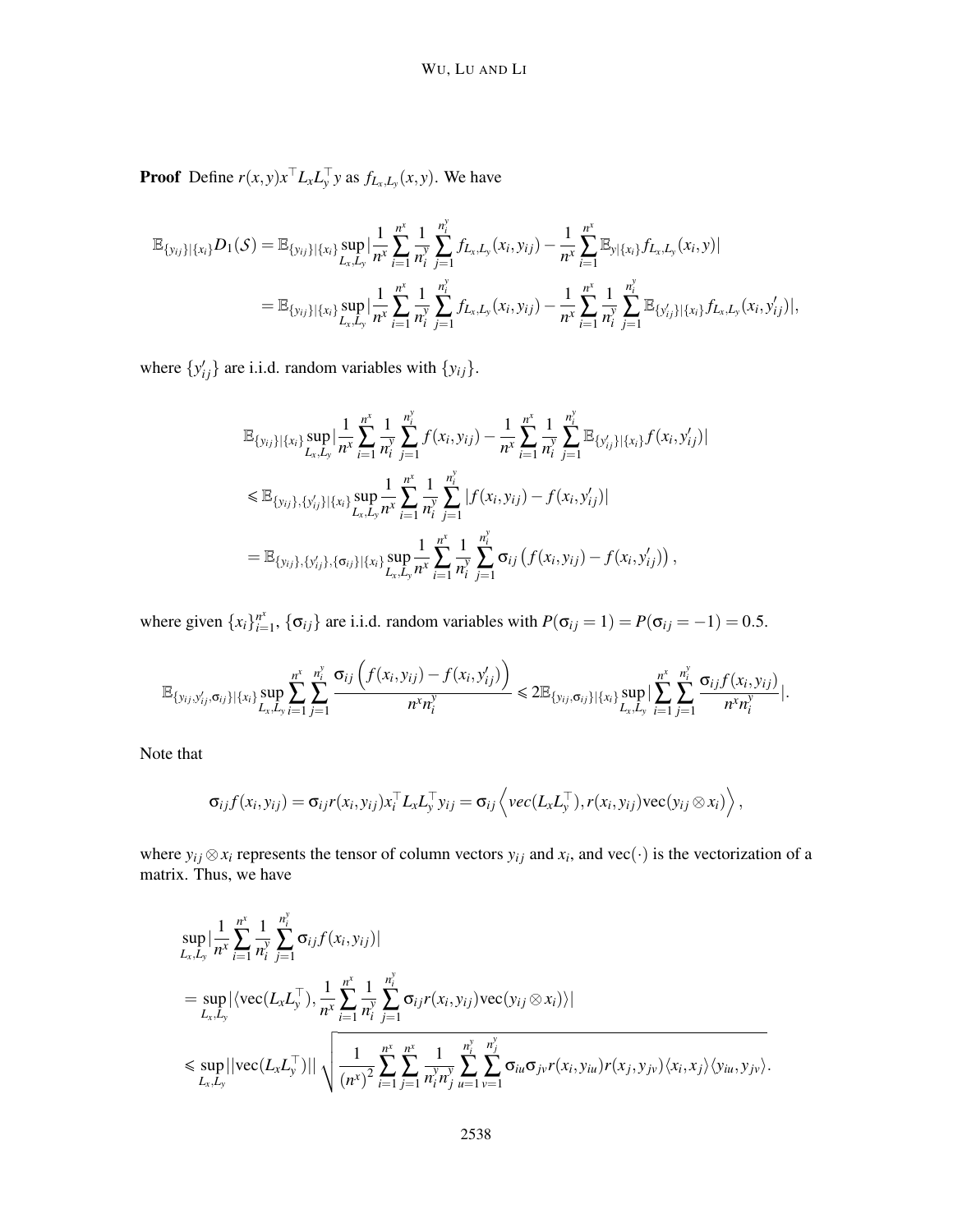Since we suppose that sup  $\sup_{L_x, L_y}$  ||vec(*L*<sub>*x*</sub>*L*<sub>*y*</sub></sub><sup>−</sup>)|| ≤ *C*, we have

$$
2\mathbb{E}_{\{y_{ij}\},\{\sigma_{ij}\}\|\{x_i\}} \sup_{L_x,L_y} \left| \frac{1}{n^x} \sum_{i=1}^{n^x} \frac{1}{n^y} \sum_{j=1}^{n^y} \sigma_{ij} f(x_i, y_{ij}) \right|
$$
  
\n
$$
\leq 2C \sqrt{\frac{1}{(n^x)^2} \sum_{i=1}^{n^x} \sum_{j=1}^{n^x} \frac{1}{n^y_i n^y_j} \sum_{u=1}^{n^y} \sum_{v=1}^{n^y} \mathbb{E}_{\{y_{ij}\},\{\sigma_{ij}\}\|\{x_i\}} (\sigma_{iu} \sigma_{jv} r(x_i, y_{iu}) r(x_j, y_{jv}) \langle x_i, x_j \rangle \langle y_{iu}, y_{jv} \rangle)
$$
  
\n
$$
= 2C \sqrt{\frac{1}{(n^x)^2} \sum_{i=1}^{n^x} \frac{1}{(n^y_i)^2} \sum_{j=1}^{n^y} \mathbb{E}_{\{y_{ij}\}\|\{x_i\}} (r^2(x_i, y_{ij}) \langle x_i, x_i \rangle \langle y_{ij}, y_{ij} \rangle)}
$$
  
\n
$$
\leq 2C \sqrt{\frac{1}{(n^x)^2} \sum_{i=1}^{n^x} \frac{1}{(n^y_i)^2} n^y_i R^2}
$$
  
\n
$$
\leq 2CR \frac{1}{\sqrt{n^x n^y}}.
$$

 $\blacksquare$ 

 $\blacksquare$ 

We obtain the conclusion of the lemma.

With Lemma 1 and Lemma 2, we can prove Theorem 1: Proof By the conclusions of Lemma 1 and Lemma 2, we have

$$
P\left(D_1(S) - \frac{2CR}{\sqrt{n^x n^y}} \ge \varepsilon\right) = \mathbb{E}_{\{x_i\}} P\left(D_1(S) - \frac{2CR}{\sqrt{n^x n^y}} \ge \varepsilon |\{x_i\}\right)
$$
  

$$
\le \mathbb{E}_{\{x_i\}} P\left(D_1(S) - \mathbb{E}_{\{y_{ij}\}\mid \{x_i\}} D_1(S) \ge \varepsilon |\{x_i\}\right)
$$
  

$$
\le \exp\left(-\frac{\varepsilon^2 n^x n^y}{2R^2 B^2}\right).
$$

Given a small number  $\delta > 0$ , by letting  $\exp\left(-\frac{\varepsilon^2 n^x n^y}{2R^2 B^2}\right)$  $\left(\frac{\varepsilon^2 n^x n^y}{2R^2 B^2}\right) = \delta$ , we have

$$
-\frac{\varepsilon^2 n^x n^y}{2R^2 B^2} = \log \delta
$$

$$
\varepsilon^2 = \frac{2R^2 B^2 \log \frac{1}{\delta}}{n^x n^y}
$$

$$
\varepsilon = \frac{RB \sqrt{2 \log \frac{1}{\delta}}}{\sqrt{n^x n^y}}.
$$

Thus, with probability at least  $1-\delta$ ,

$$
D_1(\mathcal{S}) \leqslant \frac{2CR}{\sqrt{n^x n^y}} + \frac{RB\sqrt{2\log\frac{1}{\delta}}}{\sqrt{n^x n^y}}
$$

holds true.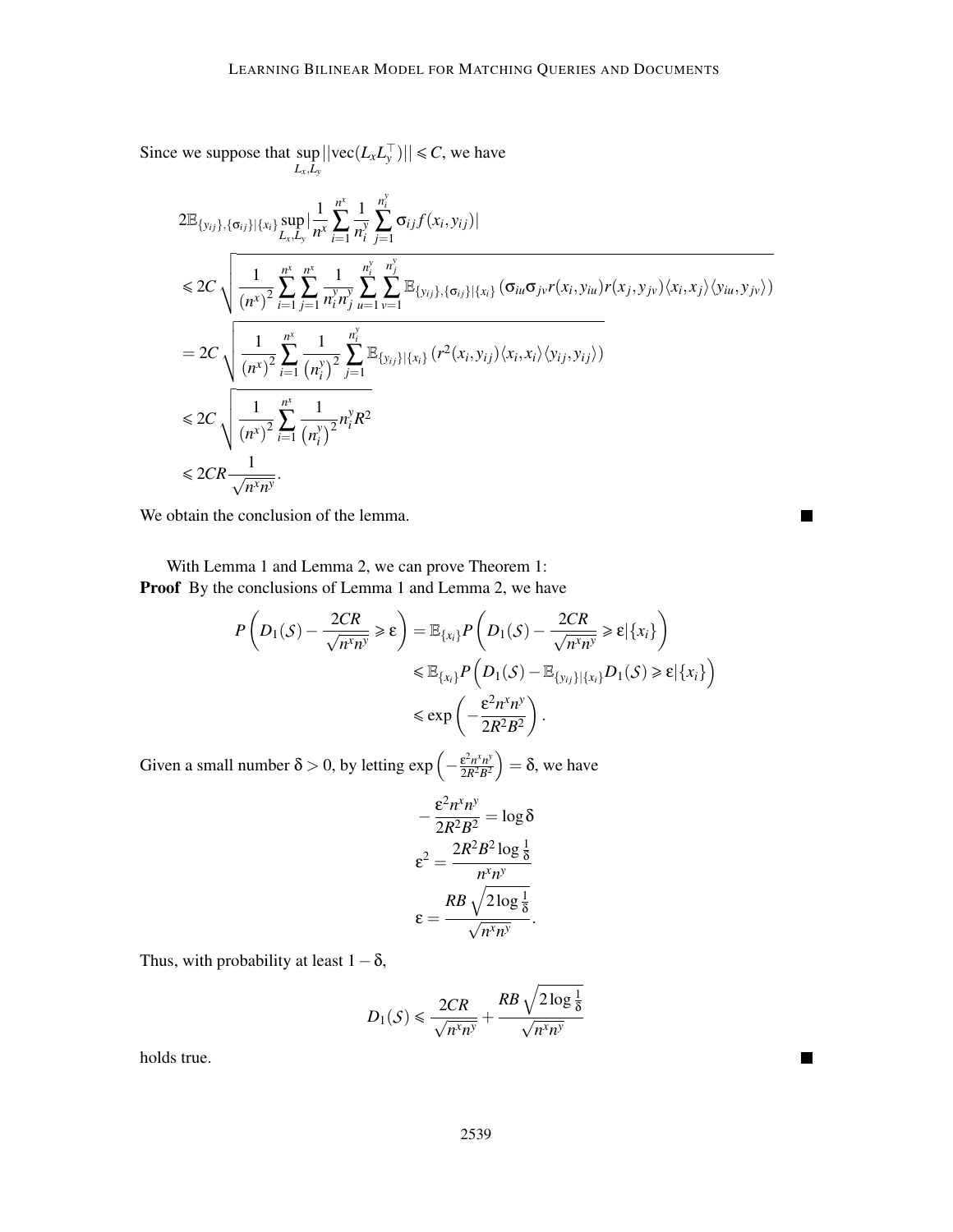### WU, LU AND LI

## B.2 Proof of Theorem 2

Theorem 2 *Given an arbitrary small positive number* δ*, with probability at least* 1−δ*, the following inequality holds:*

$$
D_2({x_i}_{i=1}^{n^x}) \leq \frac{2CR}{\sqrt{n^x}} + \frac{RB\sqrt{2\log\frac{1}{\delta}}}{\sqrt{n^x}}.
$$

To prove Theorem 2, we also need two lemmas:

**Lemma 3** *Given*  $\varepsilon > 0$ *, the following inequality holds:* 

$$
P\left(D_2(\lbrace x_i \rbrace_{i=1}^{n^x}) - \mathbb{E}_{\lbrace x_i \rbrace} D_2(\lbrace x_i \rbrace_{i=1}^{n^x}) \geq \varepsilon\right) \leq \exp\left(-\frac{\varepsilon^2 n^x}{2R^2B^2}\right).
$$

**Proof** Similar to the proof of Lemma 1, since  $\sup_{x,y,L_x,L_y}||L_x^T x|| ||L_y^T y|| \le B$  and  $r \le R$ ,  $\forall j$ , we have

$$
|D_2(\{x_i\}_{i=1}^{n^x})-D_2\left((\{x_i\}_{i=1}^{n^x}-x_j)\bigcup x'_j\right)|\leq \frac{2RB}{n^x}.
$$

Since  $\{x_i\}_{i=1}^{n^x}$  $\prod_{i=1}^{n^*}$  are i.i.d. random variables, by McDiarmid inequality (Bartlett and Mendelson, 2002), we know

$$
P\left(D_2(\lbrace x_i \rbrace_{i=1}^{n^x}) - \mathbb{E}_{\lbrace x_i \rbrace} D_2(\lbrace x_i \rbrace_{i=1}^{n^x}) \geq \varepsilon\right) \leq exp\left(-\frac{2\varepsilon^2}{\sum_{i=1}^{n^x} \frac{4R^2B^2}{\left(n^x\right)^2}}\right)
$$

$$
= exp\left(-\frac{\varepsilon^2n^x}{2R^2B^2}\right).
$$

Lemma 4

$$
\mathbb{E}_{\{x_i\}} D_2(\{x_i\}_{i=1}^{n^x}) \leq \frac{2CR}{\sqrt{n^x}}.
$$

 $\blacksquare$ 

Proof Similar to the proof of Lemma 2,

$$
\mathbb{E}_{\{x_i\}}D_2(\{x_i\}_{i=1}^{n^x}) = \mathbb{E}_{\{x_i\}}\sup_{L_x,L_y}|\frac{1}{n^x}\sum_{i=1}^{n^x}\mathbb{E}_{y|\{x_i\}}r(x_i,y)x_i^{\top}L_xL_y^{\top}y - \mathbb{E}_{x,y}r(x,y)x_i^{\top}L_xL_y^{\top}y| \n= \mathbb{E}_{\{x_i\}}\sup_{L_x,L_y}|\frac{1}{n^x}\sum_{i=1}^{n^x}\mathbb{E}_{y|\{x_i\}}r(x_i,y)x_i^{\top}L_xL_y^{\top}y - \frac{1}{n^x}\sum_{i=1}^{n^x}\mathbb{E}_{\{x_i\}}\mathbb{E}_{y|\{x_i\}}r(x_i',y)x_i^{\top}L_xL_y^{\top}y| \n\leq \mathbb{E}_{\{x_i\},\{x_i'\}}\sup_{L_x,L_y} \frac{1}{n^x}\sum_{i=1}^{n^x}|\mathbb{E}_{y|\{x_i\}}r(x_i,y)x_i^{\top}L_xL_y^{\top}y - \mathbb{E}_{y|\{x_i'\}}r(x_i',y)x_i^{\top}L_xL_y^{\top}y| \n= \mathbb{E}_{\{x_i\},\{x_i'\},\{\sigma_i\}}\sup_{L_x,L_y} \frac{1}{n^x}\sum_{i=1}^{n^x} \sigma_i(\mathbb{E}_{y|\{x_i'\}}r(x_i,y)x_i^{\top}L_xL_y^{\top}y - \mathbb{E}_{y|\{x_i'\}}r(x_i',y)x_i^{\top}L_xL_y^{\top}y),
$$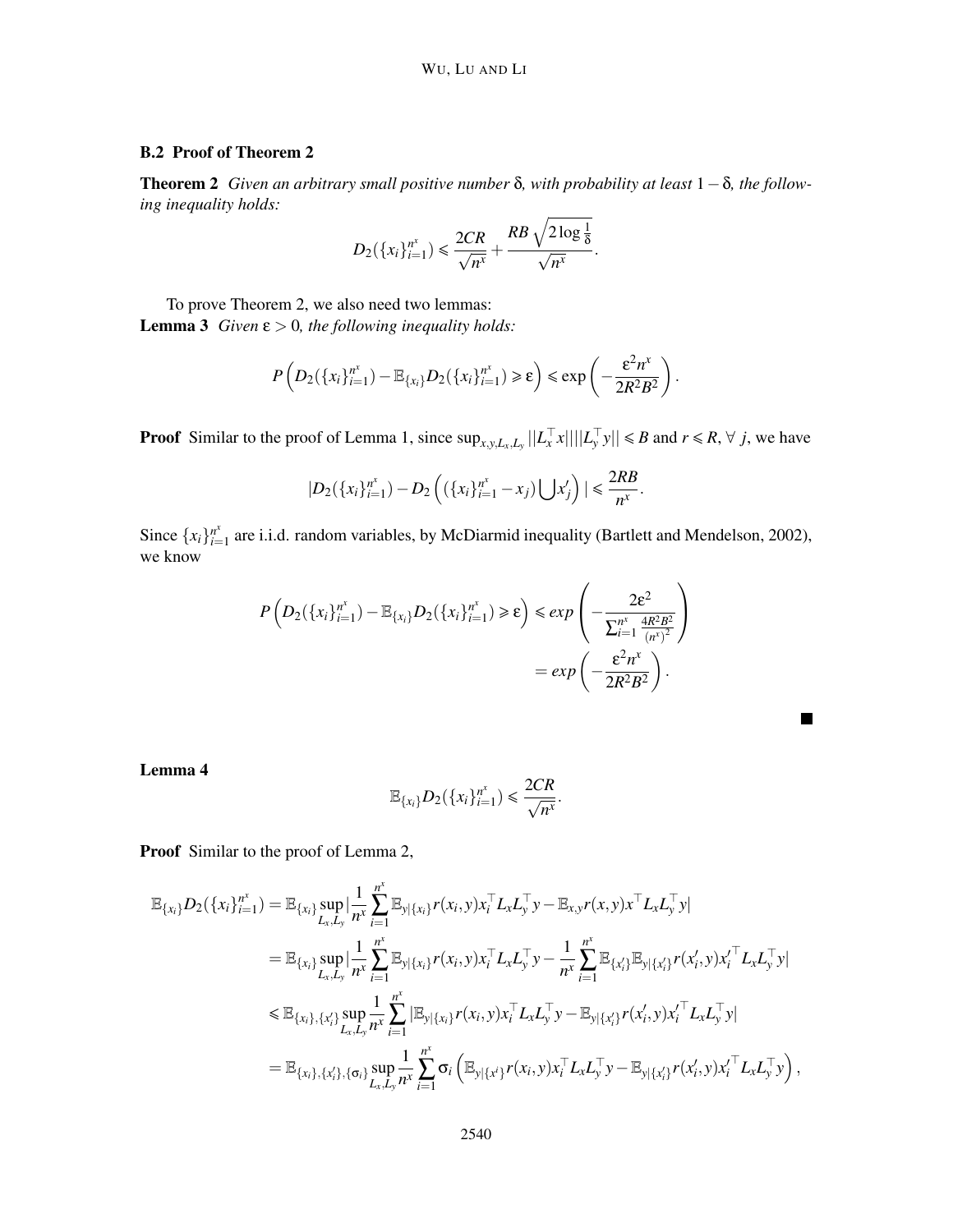where  $\{x_i'\}$  are i.i.d. random variables with  $\{x_i\}$ .  $\{\sigma_i\}$  are i.i.d. random variables with  $P(\sigma_i = 1)$  $P(\sigma_i = -1) = 0.5$ .

$$
\mathbb{E}_{\{x_i\},\{x_i'\},\{\sigma_i\}} \sup_{L_x,L_y} \frac{1}{n^x} \sum_{i=1}^{n^x} \sigma_i \left( \mathbb{E}_{y|\{x_i\}} r(x_i, y) x_i^\top L_x L_y^\top y - \mathbb{E}_{y|\{x_i'\}} r(x_i', y) x_i^\top L_x L_y^\top y \right) \n\leq 2 \mathbb{E}_{\{x_i\},\{\sigma_i\}} \sup_{L_x,L_y} \left| \frac{1}{n^x} \sum_{i=1}^{n^x} \sigma_i \mathbb{E}_{y|\{x_i\}} r(x_i, y) x_i^\top L_x L_y^\top y \right| \n= 2 \mathbb{E}_{\{x_i\},\{\sigma_i\}} \sup_{L_x,L_y} \left| \mathbb{E}_{y|\{x_i\}} \langle \text{vec}(L_x L_y^\top), \frac{1}{n^x} \sum_{i=1}^{n^x} \sigma_i r(x_i, y) \text{vec}(y \otimes x_i) \rangle \right| \n\leq 2 \mathbb{E}_{\{x_i\},\{\sigma_i\}} \mathbb{E}_{y|\{x_i\}} \sup_{L_x,L_y} \left| |\text{vec}(L_x L_y^\top)| \right| \sqrt{\frac{1}{(n^x)^2} \sum_{i=1}^{n^x} \sum_{j=1}^{n^x} \sigma_i \sigma_j r(x_i, y) r(x_j, y) \langle x_i, x_j \rangle \langle y, y \rangle}.
$$

Since  $\sup_{L_x, L_y} || \text{vec}(L_x L_y^{\top}) || \leq C$ ,

$$
2\mathbb{E}_{\{x_i\},\{\sigma_i\}}\mathbb{E}_{y|\{x_i\}}\sup_{L_x,L_y}||\text{vec}(L_xL_y^{\top})|| \sqrt{\frac{1}{(n^x)^2}\sum_{i=1}^{n^x}\sum_{j=1}^{n^x}\sigma_i\sigma_j r(x_i,y)r(x_j,y)\langle x_i,x_j\rangle\langle y,y\rangle}
$$
  
\n
$$
\leq 2C\sqrt{\frac{1}{(n^x)^2}\sum_{i=1}^{n^x}\sum_{j=1}^{n^x}\mathbb{E}_{\{x_i\},\{\sigma_i\},y}\sigma_i\sigma_j r(x_i,y)r(x_j,y)\langle x_i,x_j\rangle\langle y,y\rangle}
$$
  
\n
$$
\leq 2C\sqrt{\frac{1}{(n^x)^2}\sum_{i=1}^{n^x}\mathbb{E}_{\{x_i\},y}r^2(x_i,y)\langle x_i,x_i\rangle\langle y,y\rangle}
$$
  
\n
$$
\leq \frac{2CR}{\sqrt{n^x}}.
$$

 $\blacksquare$ 

We obtain the conclusion of the lemma.

With Lemma 3 and Lemma 4, we can prove Theorem 2:

Proof Combining the conclusions of Lemma 3 and Lemma 4, we have

$$
P\left(D_2(\lbrace x_i \rbrace_{i=1}^{n^x}) - \frac{2CR}{\sqrt{n^x}} \ge \varepsilon\right) \le P\left(D_2(\lbrace x_i \rbrace_{i=1}^{n^x}) - \mathbb{E}_{\lbrace x_i \rbrace} D_2(\lbrace x_i \rbrace_{i=1}^{n^x}) \ge \varepsilon\right) \le \exp\left(-\frac{\varepsilon^2 n^x}{2R^2 B^2}\right).
$$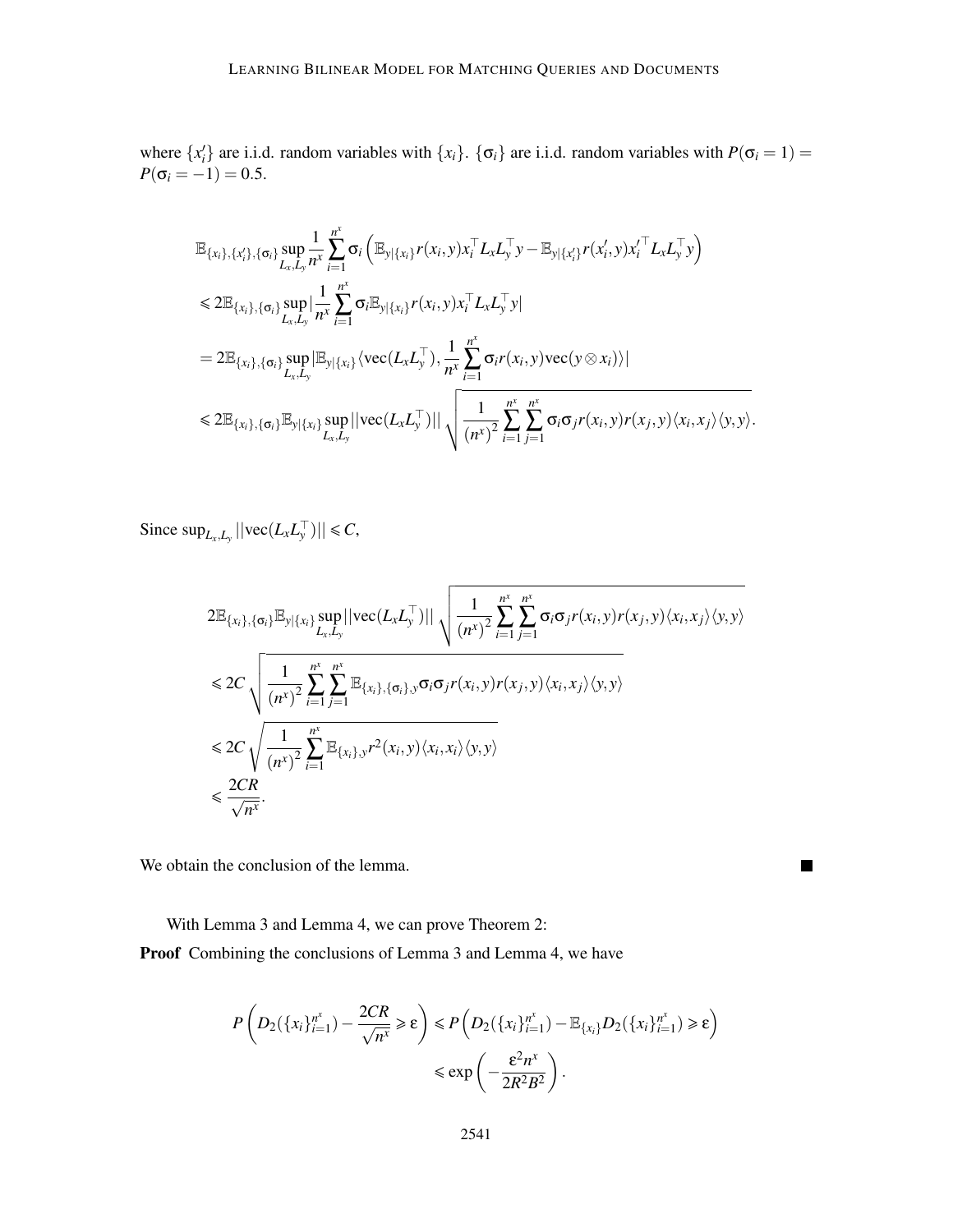Given a small number  $\delta > 0$ , by letting  $\exp\left(-\frac{\varepsilon^2 n^x}{2R^2 B}\right)$  $\left(\frac{\varepsilon^2 n^x}{2R^2 B^2}\right) = \delta$ , we have −  $\varepsilon^2 n^x$  $\frac{e^h}{2R^2B^2}$  = log  $\delta$  $\varepsilon^2 = \frac{2R^2B^2\log\frac{1}{\delta}}{r}$ *n x*  $\varepsilon =$  $\frac{RB\,\sqrt{2\log\frac{1}{\delta}}}{\sqrt{n^\mathrm{x}}}.$ 

Thus, with probability at least  $1-\delta$ ,

$$
D_2({x_i}_{i=1}^{n^x}) \le \frac{2CR}{\sqrt{n^x}} + \frac{RB\sqrt{2\log\frac{1}{\delta}}}{\sqrt{n^x}}
$$

holds true.

#### B.3 Proof of Theorem 4

**Theorem 4** Suppose that  $\mathcal{H}_x = \{L_x | L_x^\top L_x = \mathbb{I}_{d \times d}\}\$ and  $\mathcal{H}_y = \{L_y | L_y^\top L_y = \mathbb{I}_{d \times d}\}\$ , then  $B = 1$  and  $C = \sqrt{d}$ . Thus, the generalization bound for PLS is given by

$$
D(S) \leq (2\sqrt{d}R + R\sqrt{2\log\frac{1}{\delta}})(\frac{1}{\sqrt{n^x n^y}} + \frac{1}{\sqrt{n^x}}).
$$

**Proof** First, we analyze *B*. Remember that *B* is defined by  $\sup_{x,y,L_x,L_y}||L_x^{\top}x|| ||L_y^{\top}y|| \le B$ . Suppose  $|y \mathcal{X}| \leq |y|$ that  $L_x = [l_x^1, l_x^2, \dots, l_x^d]$  and  $L_y = [l_y^1, l_y^2, \dots, l_y^d]$ , where  $\{l_x^k\}_{k=1}^d$  and  $\{l_y^k\}_{k=1}^d$  represent the columns of *L<sup>x</sup>* and *L<sup>y</sup>* respectively. Note that

$$
||L_x^{\top} x||^2 = \sum_{k=1}^d \left( x^{\top} l_x^k \right)^2, ||L_y^{\top} y||^2 = \sum_{k=1}^d \left( y^{\top} l_y^k \right)^2.
$$

Since  $L_x^{\top} L_x = \mathbb{I}_{d \times d}$  and  $L_y^{\top} L_y = \mathbb{I}_{d \times d}$ , we have

$$
||L_x^\top x||^2 \leq ||x||^2, ||L_y^\top y||^2 \leq ||y||^2.
$$

Since  $||x|| \le 1$  and  $||y|| \le 1$ , we have

$$
\sup_{x,y,L_x,L_y}||L_x^\top x||||L_y^\top y|| \leq 1.
$$

Thus, we can choose  $B = 1$ . Next, we analyze *C*. *C* is defined by sup  $\sup_{L_x, L_y}$ ||vec(*L*<sub>*x*</sub>*L*<sub>*y*</sub></sub><sup>−</sup>)|| ≤ *C*. It is easy to see that

$$
||\text{vec}(L_x L_y^\top)||^2 = \text{trace}(L_y L_x^\top L_x L_y^\top) = \text{trace}(\mathbb{I}_{d \times d}) = d.
$$

Thus,

$$
\sup_{L_x,L_y}||\text{vec}(L_xL_y^{\top})||=\sqrt{d}.
$$

We can choose *C* as  $\sqrt{d}$ .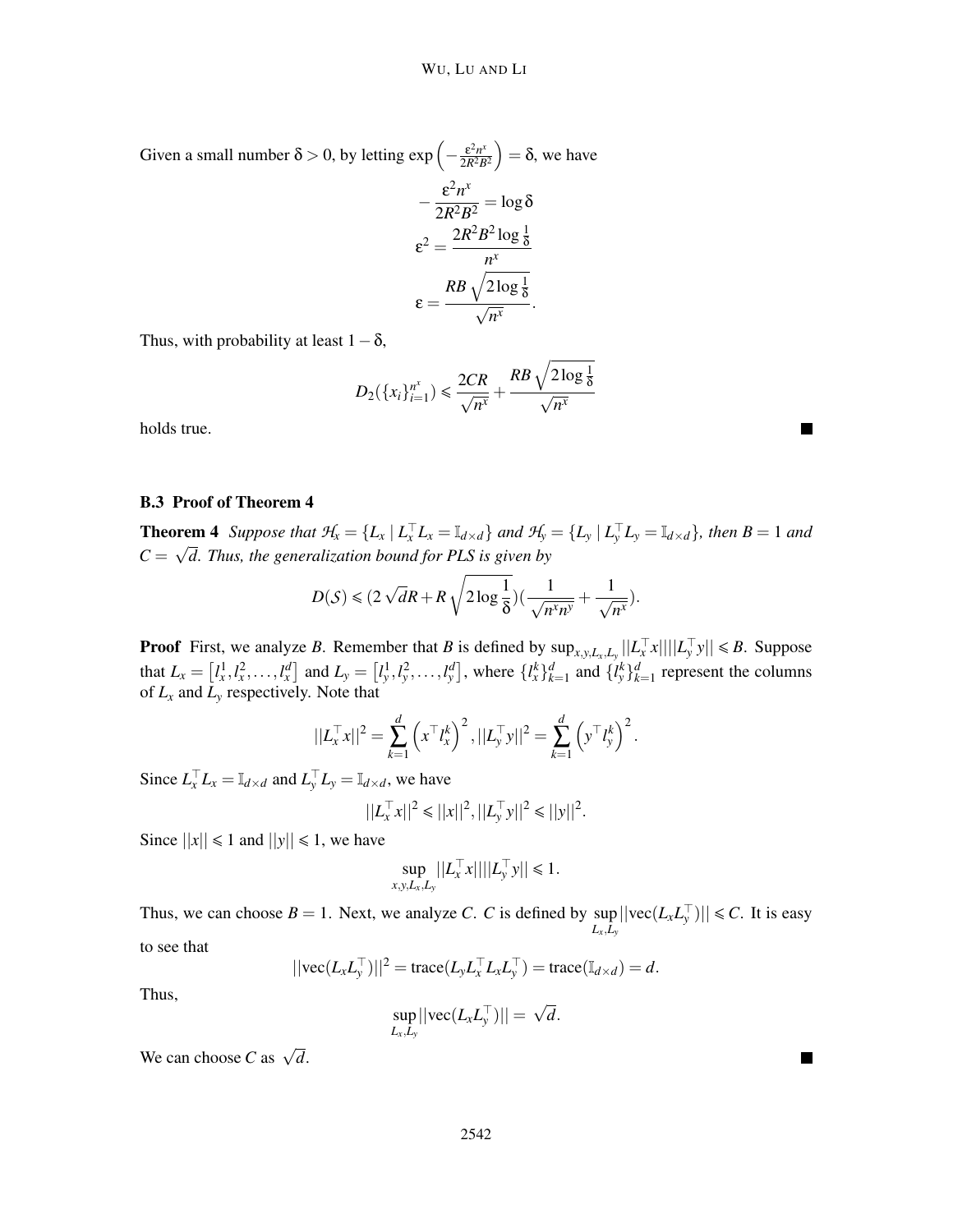#### B.4 Proof of Theorem 5

**Theorem 5** Suppose that  $\mathcal{H}_x = \{L_x \mid |l_{x} \leq \lambda_x, |l_{x} \leq \theta_x, 1 \leq u \leq d_x\}$  and  $\mathcal{H}_y = \{L_y \mid |l_{yy}| \leq \theta_x, 1 \leq u \leq d_x\}$  $\lambda_y, ||l_{yy}|| \leq \theta_y, 1 \leq v \leq d_y$ . If we suppose that the numbers of nonzero elements in x and y are respectively bounded by  $m_x$  and  $m_y$ , then  $B = \sqrt{m_x m_y} \min (d\lambda_x \lambda_y, \theta_x \theta_y)$  and  $C = \sqrt{d_x d_y} \min (\lambda_x \lambda_y, \theta_x \theta_y)$ . *Thus, the generalization bound for RMLS is given by*

$$
D(\mathcal{S}) \leqslant \left(2\sqrt{d_xd_y}\min(\lambda_x\lambda_y,\theta_x\theta_y)R+\sqrt{m_xm_y}\min(d\lambda_x\lambda_y,\theta_x\theta_y)R\sqrt{2\log{\frac{1}{\delta}}}\right)\left(\frac{1}{\sqrt{n^xn^y}}+\frac{1}{\sqrt{n^x}}\right).
$$

**Proof** Remember that *B* is defined by  $\sup_{x,y,L_x,L_y}||L_x^{\top}x|| ||L_y^{\top}y|| \le B$ . Since

$$
||L_x^{\top} x||^2 = ||\sum_{u=1}^{d_x} x^{(u)} l_{xu}||^2, ||L_y^{\top} y||^2 = ||\sum_{v=1}^{d_y} y^{(v)} l_{yv}||^2,
$$

where  $x = [x^{(1)}, x^{(2)}, \dots, x^{(d_x)}]^\top$  and  $y = [y^{(1)}, y^{(2)}, \dots, y^{(d_y)}]^\top$ .  $\{l_{xu}\}_{u=1}^{d_x}$  and  $\{l_{yv}\}_{v=1}^{d_y}$  $v_{v=1}^{a_y}$  represent the rows of  $L_x$  and  $L_y$  respectively. Suppose that  $\forall u, l_{xu} = \left[ l_{xu}^{(1)}, l_{xu}^{(2)}, \dots, l_{xu}^{(d)} \right]^\top$  and  $\forall v, l_{yv} =$  $\left[l_{yv}^{(1)}, l_{yv}^{(2)}, \ldots, l_{yv}^{(d)}\right]^{\top}$ . Since  $||x|| \le 1$ ,  $||l_{xu}||^2 \le \theta_x^2$ , and  $\#\{x^{(u)} | x^{(u)} \ne 0\} \le m_x$ , we have

$$
||L_x^T x||^2 = ||\sum_{u=1}^{d_x} x^{(u)} l_{xu}||^2
$$
  
= 
$$
\sum_{k=1}^{d} \left( \sum_{u=1}^{d_x} x^{(u)} 1[x^{(u)} \neq 0] l_{xu}^{(k)} \right)^2
$$
  

$$
\leqslant \sum_{k=1}^{d} \left( \sum_{u=1}^{d_x} (x^{(u)})^2 \right) \left( \sum_{u=1}^{d_x} 1[x^{(u)} \neq 0] (l_{xu}^{(k)})^2 \right)
$$
  
= 
$$
\left( \sum_{u=1}^{d_x} (x^{(u)})^2 \right) \left( \sum_{k=1}^{d_x} \sum_{u=1}^{d_x} 1[x^{(u)} \neq 0] (l_{xu}^{(k)})^2 \right)
$$
  
= 
$$
||x||^2 \left( \sum_{u=1}^{d_x} 1[x^{(u)} \neq 0] ||l_{xu}||^2 \right)
$$
  

$$
\leqslant m_x \theta_x^2.
$$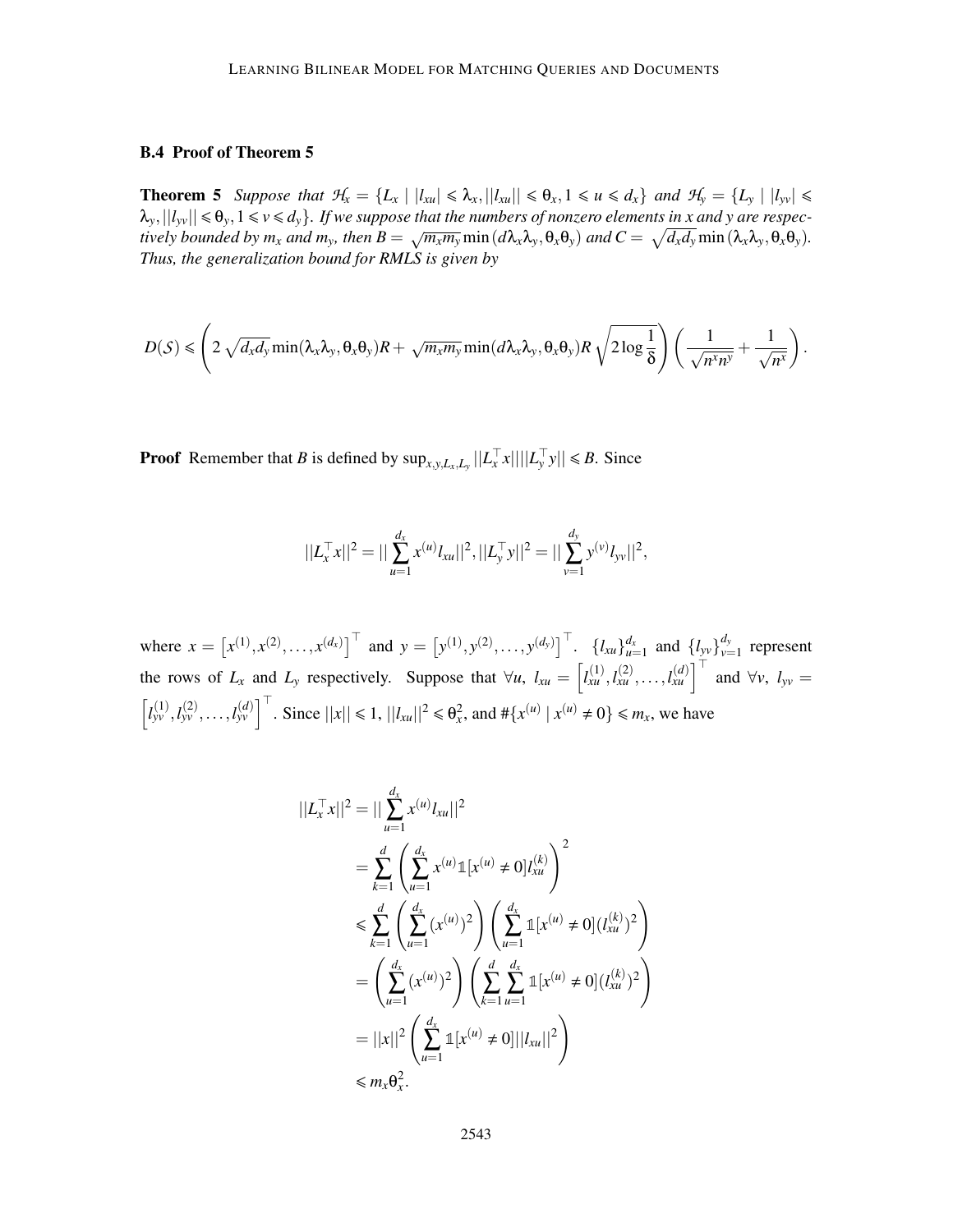#### WU, LU AND LI

Similarly, since  $||y|| \le 1$ ,  $||l_{yv}||^2 \le \theta_y^2$ , and  $\#\{y^{(v)} \mid y^{(v)} \ne 0\} \le m_y$  we have  $||L_y^{\top}y||^2 \le m_y \theta_y^2$ . Thus  $\sup_{x,y,L_x,L_y}||L_x^T x||||L_y^T y|| \le \sqrt{m_x m_y} \theta_x \theta_y$ . On the other hand, it is easy to see that

$$
||L_x^T x||^2 = ||\sum_{u=1}^{d_x} x^{(u)} l_{xu}||^2
$$
  
= 
$$
\sum_{k=1}^{d} \left( \sum_{u=1}^{d_x} x^{(u)} 1[x^{(u)} \neq 0] l_{xu}^{(k)} \right)^2
$$
  

$$
\leq \sum_{k=1}^{d} \left( \sum_{u=1}^{d_x} |x^{(u)} 1[x^{(u)} \neq 0] l_{xu}^{(k)}| \right)^2
$$
  

$$
\leq \sum_{k=1}^{d} \left( \max_{1 \leq u \leq d_x} (|l_{xu}^{(k)}|) \sum_{u=1}^{d_x} 1[x^{(u)} \neq 0] |x^{(u)}| \right)^2.
$$

Since  $|l_{xu}| = \sum_{k=1}^d |l_{xu}^{(k)}| \leq \lambda_x$ ,  $\forall 1 \leq u \leq d_x$ , thus  $\max_{1 \leq k \leq d} \max_{1 \leq u \leq d_x} (|l_{xu}^{(k)}|) \leq \lambda_x$ . Note that  $||x|| \leq 1$ and  $\# \{x^{(u)} | x^{(u)} \neq 0\} \le m_x$ , then we have

$$
\sum_{k=1}^{d} \left( \max_{1 \le u \le d_x} (|l_{x}^{(k)}|) \sum_{u=1}^{d_x} \mathbb{1}[x^{(u)} \neq 0]|x^{(u)}| \right)^2 \le \lambda_x^2 \sum_{k=1}^{d} \left( \sum_{u=1}^{d_x} \mathbb{1}[x^{(u)} \neq 0]|x^{(u)}| \right)^2
$$
  

$$
\le \lambda_x^2 \sum_{k=1}^{d} \left( \sum_{u=1}^{d_x} (\mathbb{1}[x^{(u)} \neq 0])^2 \right) \left( \sum_{u=1}^{d_x} (x^{(u)})^2 \right)
$$
  

$$
\le d\lambda_x^2 m_x.
$$

Similarly, since  $||y|| \le 1$ ,  $|l_{yy}| \le \lambda_y$ ,  $\forall 1 \le v \le d_y$ , and  $\#\{y^{(v)} | y^{(v)} \ne 0\} \le m_y$ , we have  $||L_y^{\top}y||^2 \le d\lambda_y^2 m_y$ . Thus,  $\sup_{x,y,L_x,L_y}||L_x^{\top}x||||L_y^{\top}y|| \le \sqrt{m_xm_y}d\lambda_x\lambda_y$ .

Therefore, we know  $\sup_{x,y,L_x,L_y}||L_x^{\top}x||||L_y^{\top}y|| \leq \sqrt{m_xm_y}\min(d\lambda_x\lambda_y,\theta_x\theta_y)$ , and we can choose B as  $\sqrt{m_x m_y} \min(d\lambda_x \lambda_y, \theta_x \theta_y)$ .

Next, we analyze *C*. *C* is defined by sup  $\sup_{L_x, L_y}$  ||vec(*L*<sub>*x*</sub>*L*<sub>*y*</sub></sub>)||  $\leq C$ . Since  $||l_{xu}|| \leq \theta_x$  and  $||l_{yv}|| \leq \theta_y$ ,  $∀ 1 ≤ u ≤ d_x$  and  $1 ≤ v ≤ d_y$ , we have

$$
||\text{vec}(L_x L_y^{\top})||^2 = \text{trace}(L_y L_x^{\top} L_x L_y^{\top})
$$
  
\n
$$
= \sum_{u=1}^{d_x} \sum_{v=1}^{d_y} \left( \sum_{k=1}^d l_{xu}^{(k)} l_{yv}^{(k)} \right)^2
$$
  
\n
$$
\leq \sum_{u=1}^{d_x} \sum_{v=1}^{d_y} \left( \sum_{k=1}^d \left( l_{xu}^{(k)} \right)^2 \right) \left( \sum_{k=1}^d \left( l_{yv}^{(k)} \right)^2 \right)
$$
  
\n
$$
= \sum_{u=1}^{d_x} \sum_{v=1}^{d_y} ||l_{xu}||^2 ||l_{yv}||^2
$$
  
\n
$$
\leq d_x d_y \theta_x^2 \theta_y^2.
$$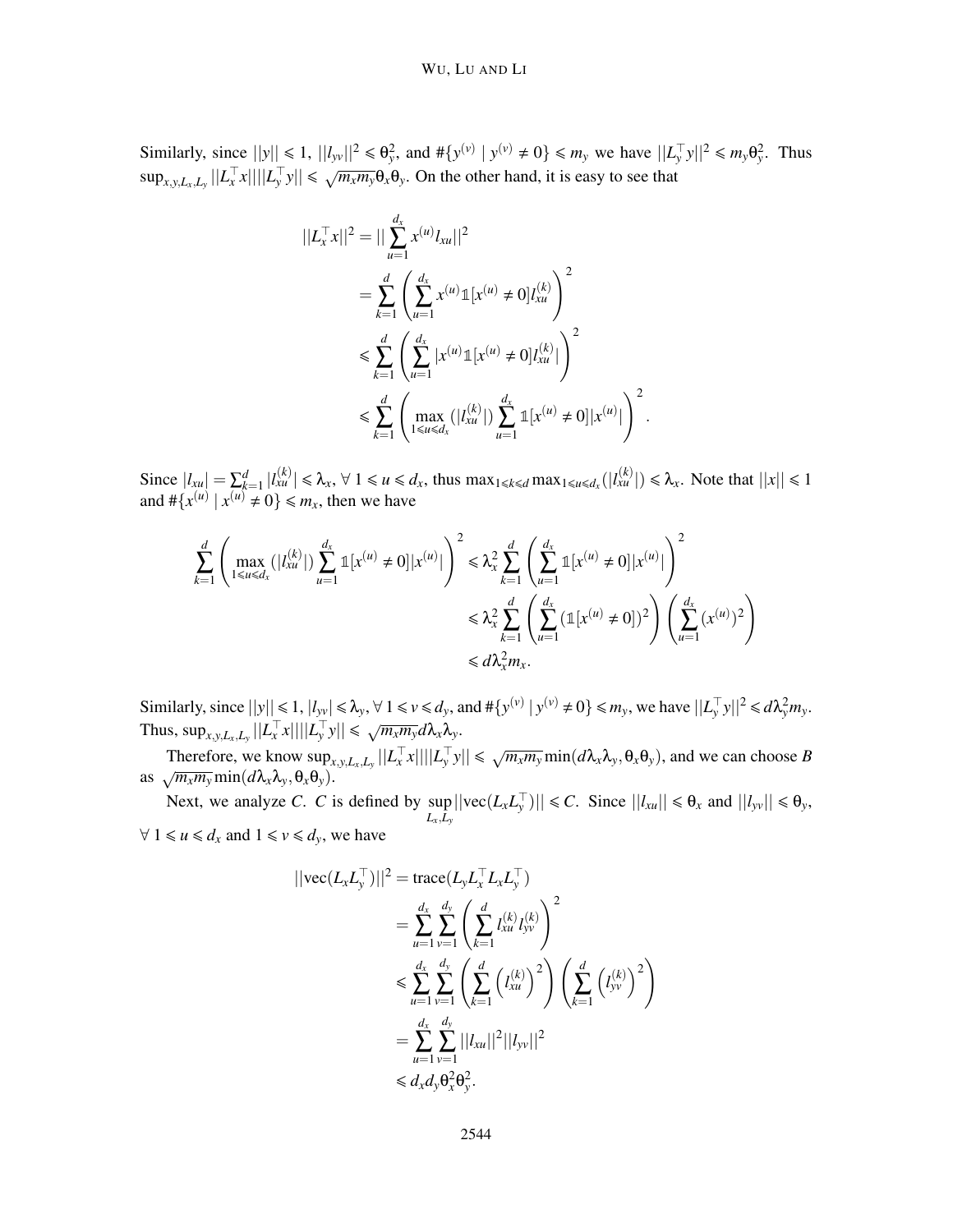On the other hand, since  $|l_{xu}| \le \lambda_x$  and  $|l_{yv}| \le \lambda_y$ ,  $\forall$  1  $\le u \le d_x$  and 1  $\le v \le d_y$ , we have

$$
||\text{vec}(L_x L_y^{\top})||^2 = \text{trace}(L_y L_x^{\top} L_x L_y^{\top})
$$
  
\n
$$
= \sum_{u=1}^{d_x} \sum_{v=1}^{d_y} \left( \sum_{k=1}^d l_{xu}^{(k)} l_{yv}^{(k)} \right)^2
$$
  
\n
$$
\leq \sum_{u=1}^{d_x} \sum_{v=1}^{d_y} \left( \sum_{k=1}^d |l_{xu}^{(k)} l_{yv}^{(k)}| \right)^2
$$
  
\n
$$
\leq \sum_{u=1}^{d_x} \sum_{v=1}^{d_y} \left( \max_{1 \leq k \leq d} (|l_{xu}^{(k)}|) \sum_{k=1}^d |l_{yv}^{(k)}| \right)^2
$$
  
\n
$$
\leq \sum_{u=1}^{d_x} \sum_{v=1}^{d_y} \lambda_x^2 \left( \sum_{k=1}^d |l_{yv}^{(k)}| \right)^2
$$
  
\n
$$
\leq d_x d_y \lambda_x^2 \lambda_y^2.
$$

Therefore, we have  $\sup_{x} ||\text{vec}(L_x L_y^{\top})|| \le \sqrt{d_x d_y} \min(\lambda_x \lambda_y, \theta_x \theta_y)$ , and we can choose *C* as  $L_x, L_y$  $\sqrt{d_x d_y}$  min $(\lambda_x \lambda_y, \theta_x \theta_y)$ .  $\blacksquare$ 

#### References

- J. Abernethy, F. Bach, T. Evgeniou, and J.P. Vert. A new approach to collaborative filtering: Operator estimation with spectral regularization. *JMLR '09*, 10:803–826, 2009.
- S. Agarwal and P. Niyogi. Stability and generalization of bipartite ranking algorithms. In *COLT'05*, pages 32–47, 2005.
- F. Bach. Exploring large feature spaces with hierarchical multiple kernel learning. In *NIPS'08*, pages 105–112, 2008.
- F. Bach, G. Lanckriet, and M. Jordan. Multiple kernel learning, conic duality, and the SMO algorithm. In *ICML'04*, 2004.
- R. Baeza-Yates and A. Tiberi. Extracting semantic relations from query logs. In *SIGKDD'07*, pages 76–85, 2007.
- B. Bai, J. Weston, D. Grangier, R. Collobert, K. Sadamasa, Y. Qi, O. Chapelle, and K. Weinberger. Supervised semantic indexing. In *CIKM'09*, pages 187–196, 2009.
- P. L. Bartlett and S. Mendelson. Rademacher and gaussian complexities: Risk bounds and structural results. *JMLR'02*, 3:463–482, 2002.
- C. Burges, R. Ragno, and Q. Le. Learning to rank with nonsmooth cost functions. In *NIPS'06*, pages 395–402. 2006.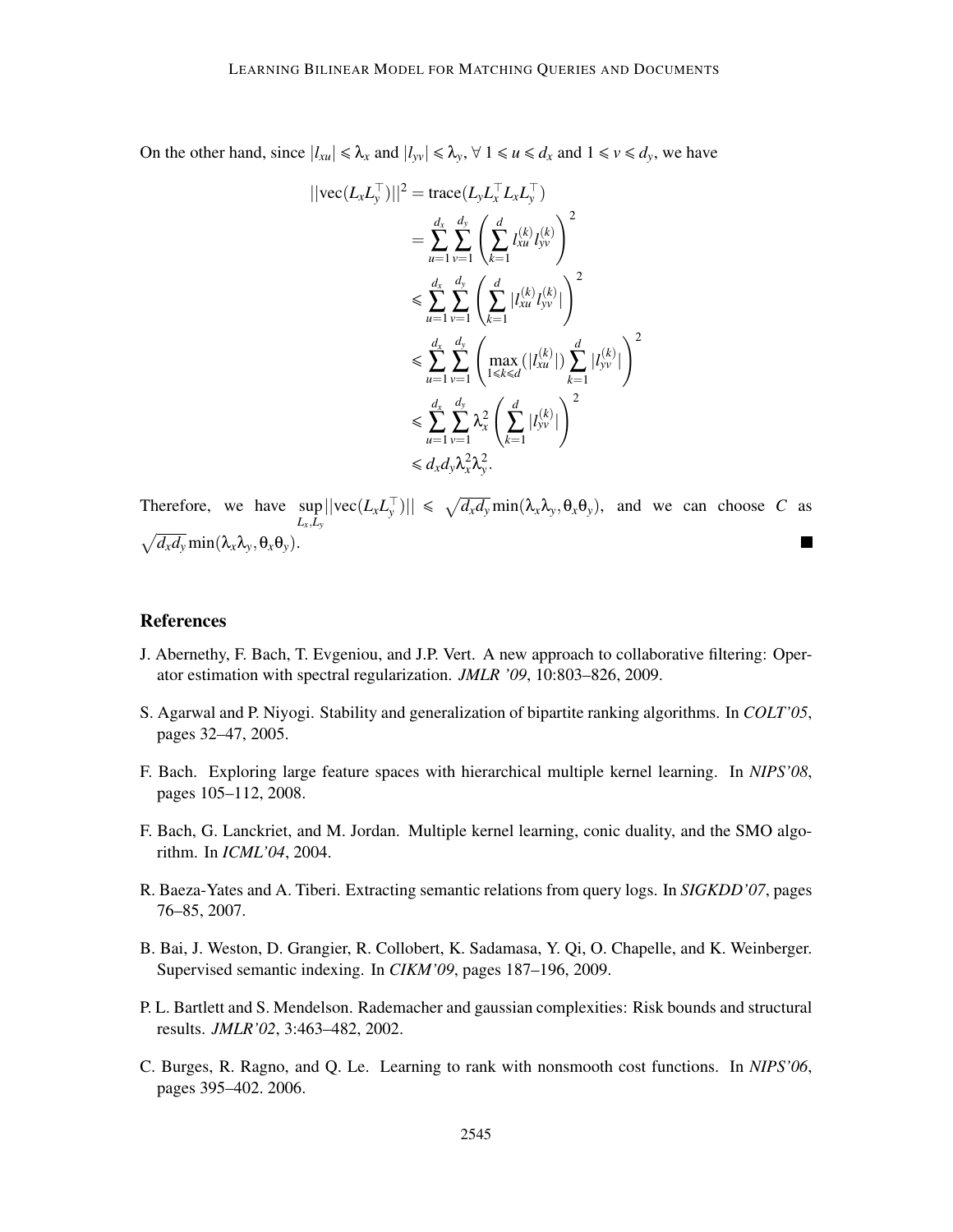- Y. Cao, J. Xu, T.Y. Liu, H. Li, Y. Huang, and H.W. Hon. Adapting ranking svm to document retrieval. In *SIGIR '06*, pages 186–193, 2006.
- Z. Cao, T. Qin, T.Y. Liu, M.F. Tsai, and H. Li. Learning to rank: from pairwise approach to listwise approach. In *ICML '07*, pages 129–136, 2007.
- T.Q. Chen, W.N. Zhang, Q.X. Lu, K.L. Chen, Z. Zhao, and Y. Yu. Svdfeature: A toolkit for featurebased collaborative filtering. *JMLR'12*, 13, 2012.
- W. Chen, T.Y. Liu, and Z. Ma. Two-layer generalization analysis for ranking using rademacher average. *NIPS'10*, 23:370–378, 2010.
- C. Cortes. Invited talk: Can learning kernels help performance? In *ICML'09*, page 161, 2009.
- K. Crammer and Y. Singer. Pranking with ranking. In *NIPS'01*, pages 641–647, 2001.
- N. Craswell and M. Szummer. Random walks on the click graph. In *SIGIR'07*, pages 239–246, 2007.
- N. Cristianini, J. Shawe-taylor, A. Elisseeff, and J. Kandola. On kernel-target alignment. In *NIPS'01*, 2001.
- J.V. Davis, B. Kulis, P. Jain, S. Sra, and I.S. Dhillon. Information-theoretic metric learning. In *ICML'07*, page 216, 2007.
- S. Deerwester, S. Dumais, G. Furnas, T. Landauer, and R. Harshman. Indexing by latent semantic analysis. *JASIS'90*, 41:391–407, 1990.
- J.H. Friedman. Greedy function approximation: a gradient boosting machine. *Ann. Statist*, 29(5): 1189–1232, 2001.
- J. Gao, K. Toutanova, and W. Yih. Clickthrough-based latent semantic models for web search. In *SIGIR'11*, pages 675–684, 2011.
- D. Grangier and S. Bengio. A discriminative kernel-based model to rank images from text queries. *IEEE Transactions on PAMI*, 30(8):1371–1384, 2008.
- D.R. Hardoon, S. Szedmak, and J. Shawe-Taylor. Canonical correlation analysis: An overview with application to learning methods. *Neural Computation*, 16(12):2639–2664, 2004.
- R. Herbrich, T. Graepel, and K. Obermayer. Large margin rank boundaries for ordinal regression. *NIPS'99*, pages 115–132, 1999.
- T. Hertz, A. Bar-Hillel, and D. Weinshall. Boosting margin based distance functions for clustering. In *ICML'04*, page 50, 2004.
- T. Hofmann. Latent semantic models for collaborative filtering. *ACM Trans. Inf. Syst.*, 22:89–115, 2004.
- S. CH. Hoi, W. Liu, M.R. Lyu, and W.Y. Ma. Learning distance metrics with contextual constraints for image retrieval. In *CVPR'06*, volume 2, pages 2072–2078, 2006.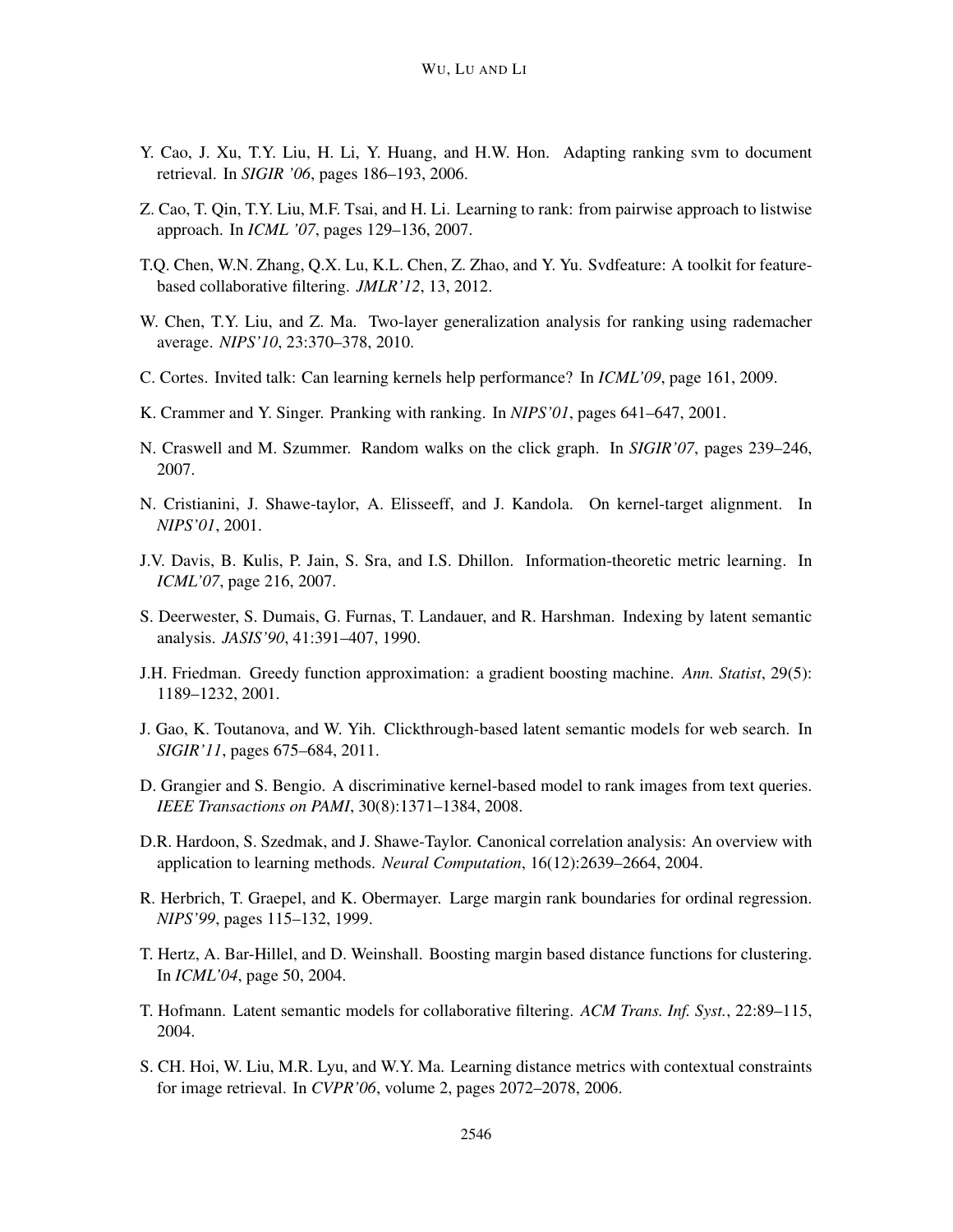- S. JacobGoldberger and R. GeoffHinton. Neighbourhood components analysis. *NIPS'04*, 2004.
- K. Jarvelin and J. Kekalainen. Ir evaluation methods for retrieving highly relevant documents. In *SIGIR'00*, pages 41–48, 2000.
- T. Joachims. Optimizing search engines using clickthrough data. In *KDD '02*, pages 133–142, 2002.
- I.T. Jolliffe. *Principal Component Analysis*. Springer verlag, 2002.
- G. R. G. Lanckriet, N. Cristianini, P. Bartlett, L. E. Ghaoui, and M. I. Jordan. Learning the kernel matrix with semi-definite programming. In *ICML'02*, pages 323–330, 2002.
- H. Li. Learning to rank for information retrieval and natural language processing. *Synthesis Lectures on Human Language Technologies*, 4(1):1–113, 2011.
- T.Y. Liu. Learning to rank for information retrieval. *Foundations and Trends in Information Retrieval*, 3(3):225–331, 2009.
- H. Ma, H.X. Yang, I. King, and M. R. Lyu. Learning latent semantic relations from clickthrough data for query suggestion. In *CIKM'08*, pages 709–718, 2008.
- C. Micchelli and M. Pontil. Learning the kernel function via regularization. *JMLR'05*, 6:1099– 1125, 2005.
- C.S. Ong, A.J. Smola, and R.C. Williamson. Learning the kernel with hyperkernels. *JMLR '05*, 6: 1043–1071, 2005.
- J.M. Ponte and W.B. Croft. A language modeling approach to information retrieval. In *SIGIR'98*, pages 275–281, 1998.
- S. E. Robertson, S. Walker, S. Jones, M. Hancock-Beaulieu, and M. Gatford. Okapi at trec-3. In *TREC*, 1994.
- R. Rosipal and N. Krämer. Overview and recent advances in partial least squares. *Subspace, Latent Structure and Feature Selection*, pages 34–51, 2006.
- C. Rudin, C. Cortes, M. Mohri, and R. E. Schapire. Margin-based ranking meets boosting in the middle. In *COLT'05*, pages 63–78, 2005.
- G. Salton and M. McGill. *Introduction to Modern Information Retrieval*. McGraw-Hill, Inc., New York, NY, USA, 1986.
- P.J. Schreier. A unifying discussion of correlation analysis for complex random vectors. *Signal Processing, IEEE Transactions on*, 56(4):1327–1336, 2008.
- M. Schultz and T. Joachims. Learning a distance metric from relative comparisons. *NIPS'03*, 2003.
- N. Srebro, J.D.M. Rennie, and T. Jaakkola. Maximum-margin matrix factorization. *NIPS'05*, pages 1329–1336, 2005.